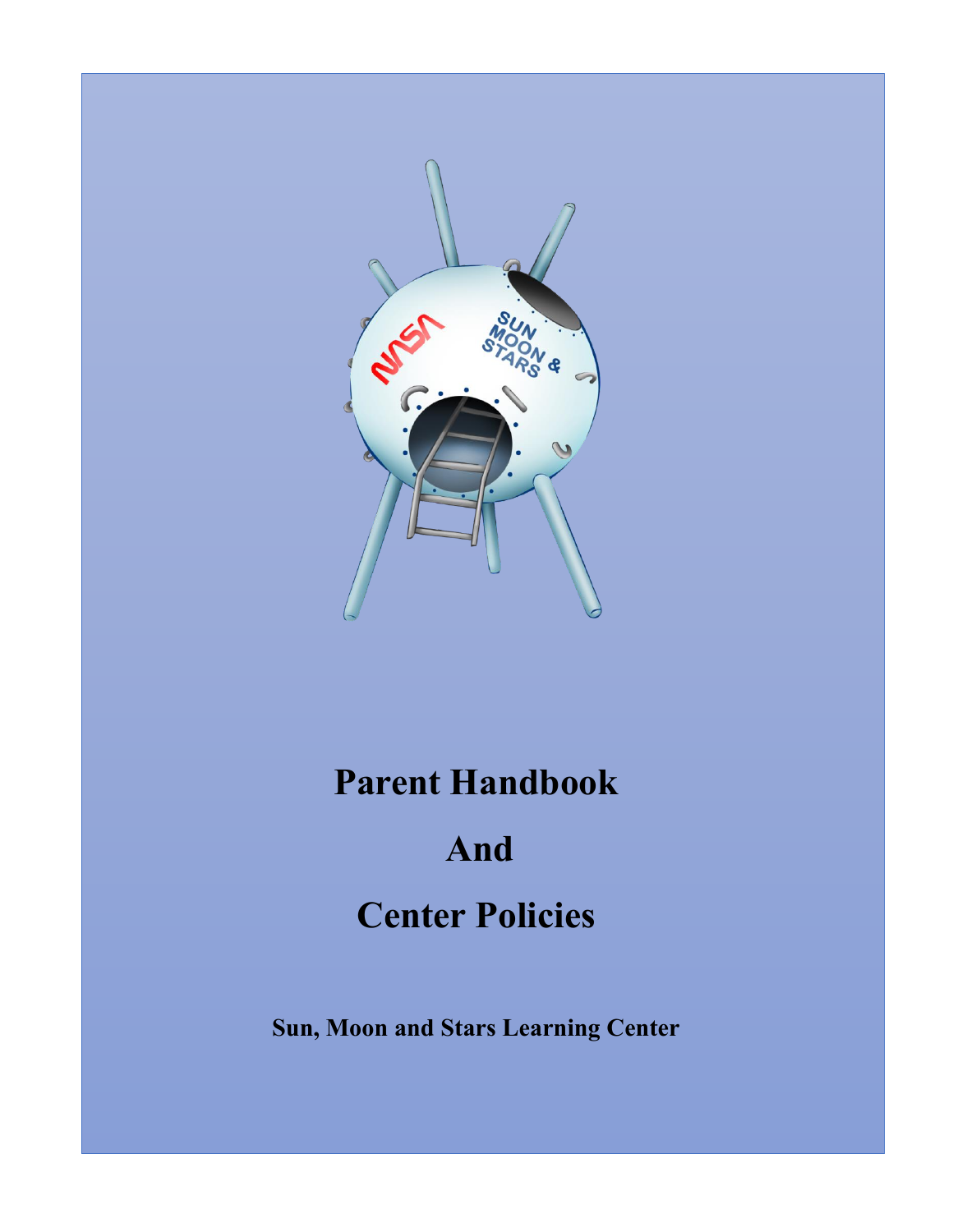#### **Introduction**

#### Hello Parents,

Welcome to the Sun Moon and Stars Learning Center, where we take pride in working to build a strong foundation for children and to create communities of happy families and children. Sun Moon and Stars supports the children's individual unique style of learning through their cultures and through the nurturing and loving support they will receive of the staff.

Sun Moon and Stars want you to know that this parent handbook will help to guide you in understanding our policy and guidelines that we have set up for the center. In reading this you will have rewards in knowing that your child is receiving the very best in quality care from staff who have an abundance of knowledge through experience and education.

We take this opportunity to invite you (the parents) to support us as we guide your children through our mission of the center and our vision that we have set to enrich their lives. We encourage you to improvise on our philosophy of the school on educating the children. Sun Moon and Stars Learning Center was founded in the spring of 2008 by Shalini Singh. My two boys and my 8 years of experience working with children in Early Childhood programs encouraged me to open a place that was very homely, warm, inviting and happy. My center's foundation is based on the philosophies from Reggio, Waldorf, and Montessori with a focus on play based growth and development. Each day brings a new learning experience and makes me a better person to understand children, staff and families here at Sun Moon and Stars Learning Center.

I want the parents to know that I (Shalini Singh) am always available to speak with you in person, return phone calls or have a conference with you at a reasonable time during the week. If I am away from my desk my assistant is always available to speak with you to answer any questions that you may have in my absence.

Sincerely, Shalini Singh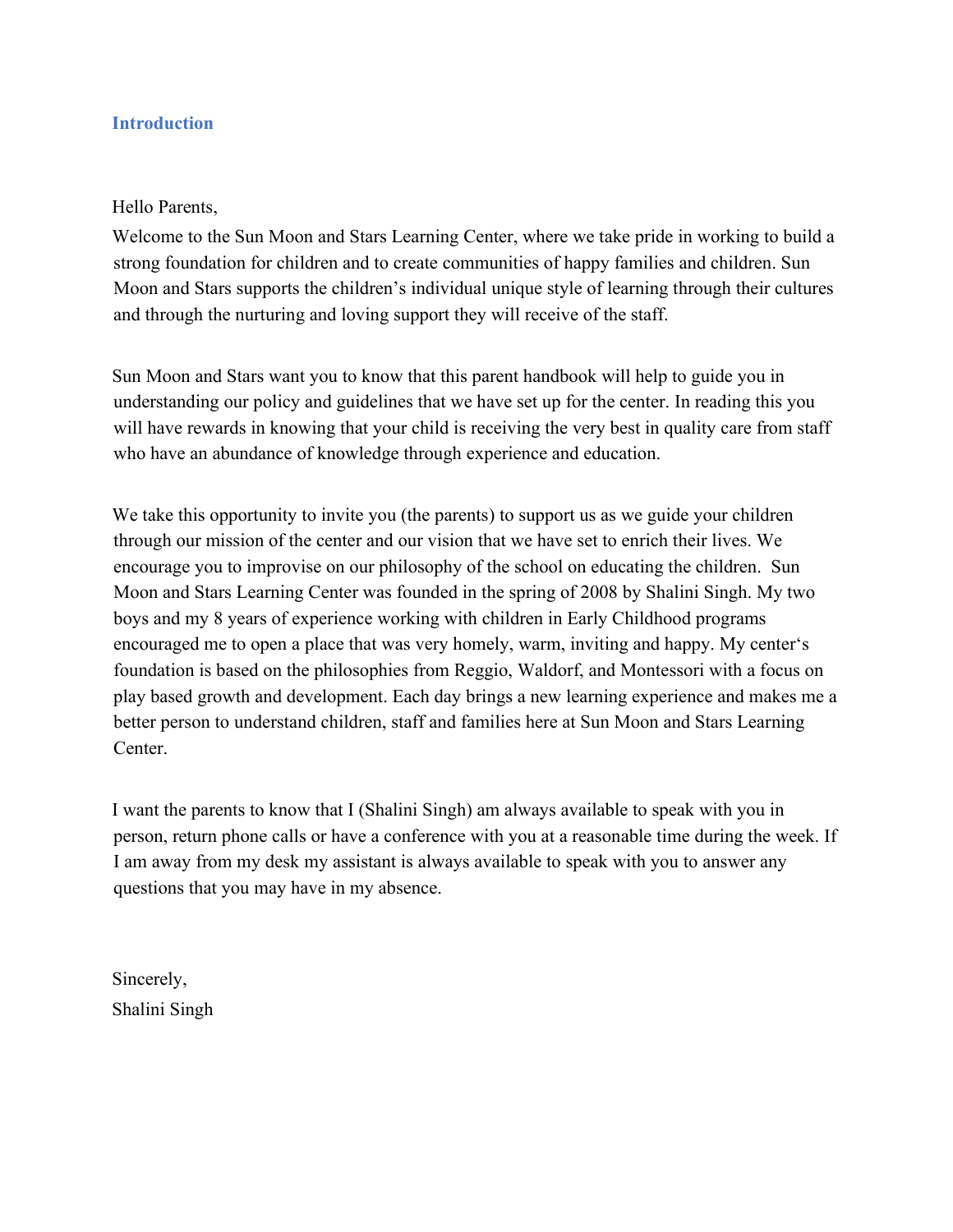**Mission Statement:** 

**"To build a strong foundation in math and science using exploration, imagination and discovery".** 

**Vision Statement:** 

**We work to create communities of happy families and children supporting their individuality, unique style and culture through our loving and supportive staff.** 

**Philosophy Statement:** 

**To make sure we have a happy and healthy environment for children to grow and develop into whole children who are creative, joyful, compassionate learners that will use courageous and innovative thinking to build a harmonious and sustainable world. Our classrooms and curriculum are based on center play where we use modern and traditional techniques and tools to help the children grow their skills appropriately.**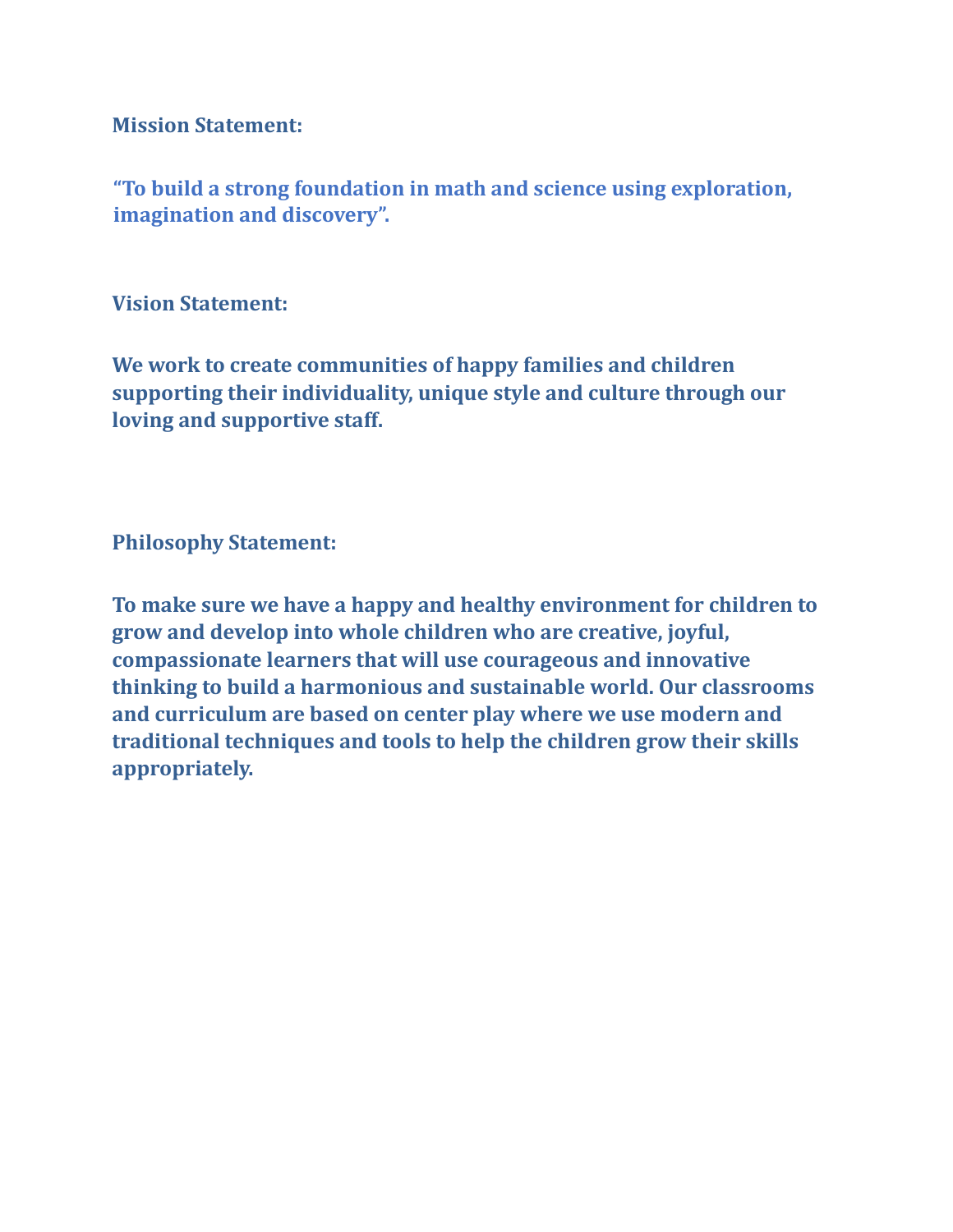# **OPERATIONAL POLICIES**

#### **HOURS OF OPERATION**:

HOURS:

Monday – Friday: 7:00am – 6:00pm. Covid-19 hours may vary. Check with the office. Ages:  $6$  wks.  $-5$  yrs. old

#### FULL-TIME PROGRAM HOURS/DAYS

Our full-time program hours are 10 hours a day programs Mon - Fri (5 days a week). Please ask at the front desk about different program options available.

PART- TIME PROGRAM: We provide part time care. Five hour/half days 3 days per week and 2 days per week options available. We currently do not offer half day part time program. Ages are: 6 weeks -5ys old Drop In Care:

#### **ENROLLMENT**

#### **ADMITTANCE INTERVIEW AND ENROLLMENT**

- Pre Admission conference is very important to the parents as well as the class teacher and the Director. This provides an opportunity for both the parties to know each other. The Class Teacher /Director will give you a tour of the building, to make you familiar and comfortable with the environment (buildings as well as the other staff).
- We reserve the right to defer enrollment if we feel that we are unable to meet your needs and expectations.
- We also reserve the right to cancel enrollment if it is a serious issue of misconduct/ misbehavior. For Example: safety issue, if the child is a threat to other children or staff. (See discipline policies).
- We need the following documents prior to your child's first day of attendance:
- Completed admission form with 2 email addresses.
- Enrollment Contract / Policies & Parent handbook agreement form.
- All pertinent medical records.
- Form 2935 Health Requirements Forms.
- TB testing not required in Travis County.
- Hearing and Vision Screening results for all children over 4 years old.
- Two email addresses will be required on the Admission Form.

#### **WITHDRAWAL**

- We require a four week written notice in advance prior to withdrawal of your child.
- Refunds for unused tuition will be given when four weeks written notice is given in advance.
- In case no notice is given parent will be responsible for the four week's tuition.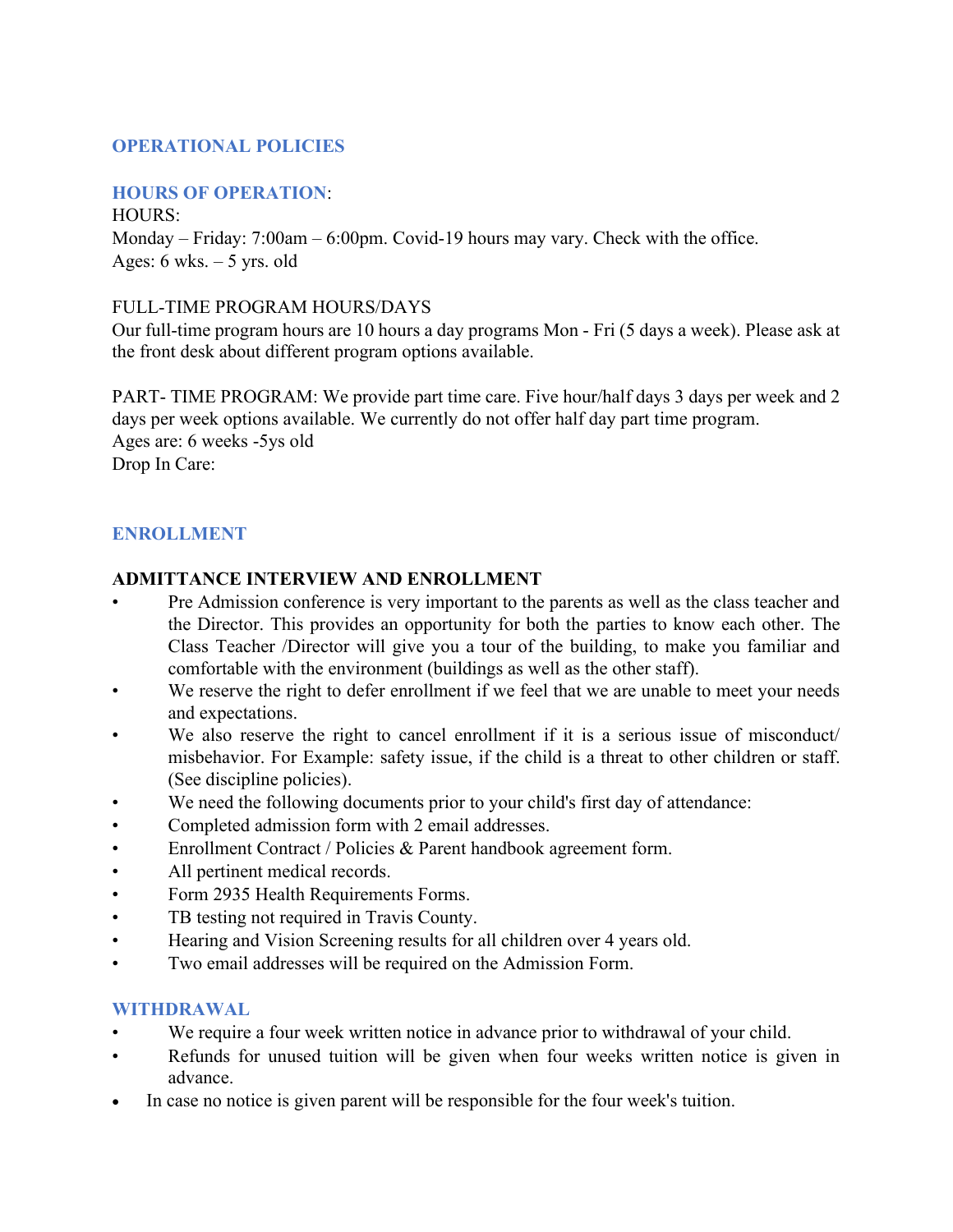#### **TUITION AND FEE INFORMATION**

**REGISTRATION FEE**: There is a onetime Registration Fee due at the time of enrollment. The amount is \$300.00 per child. There is a supply fee of \$12.50 per month due which can be included with your monthly tuition fee.

• Monthly Tuition is due on the 1st class day of the month. Late fee of \$5 per day will be charged after the 5<sup>th</sup> of the month.

• Bi-Weekly Tuition: 1st payment is due on the 1st work day of the month. Second installment is due on 15th day of the month. There is a \$5.00 late fee per day after the 5th day of the month. If payment is not received by the 15th day of the month, disenrollment may apply.

- Cash payments to be made directly to the Director only.
- \$30.00 Charge for a returned check.
- During all holidays, sick days, family vacations, or bad weather days parents are still responsible for the full tuition which is due on the regular payment day.
- Any increase or decrease in the Tuition will be posted on the center website and or through an email to the current families. There will be a 4 weeks' notice provided for any increase in monthly tuition fee.
- Full-Time student parents must pay hourly drop-in rate on the very same day, if staying late or coming in early than the regular full-time hours.
- Late Pick-Up: There is 1 hour minimum charge of \$10, due at pick-up time if you arrive after your scheduled hours. (Even if the child is at the center for an extra 15 minutes).
- There is a late pick-up fee of \$2 per minute/child after the center closes.
- **Wait list:** Children can be "wait listed" at any time. Due to space limitations, infants should be wait listed at the earliest possible time. Children currently enrolled and their siblings receive priority. Waitlist does not guarantee a spot.
- Move: Move to the next class is based on age, development and spot available basis (full time/part time). SMS cannot be held responsible if there is no availability in the next age category when a child enters to the next age category. SMS will move children during the month of June/July/August of the school year for next class and this is based upon space available and children get priority based upon age and availability (full time/ part time). Children also move during the school year on space available basis. We will email you 2- 3 weeks before the transition begins to the next class. We also try to update parents on how the child is doing with the transition to the new class by sending those pictures and videos through emails. A parent teacher conference can be scheduled through an email or in person at the front desk to discuss new routines with the next class teacher to make the transition easy for the family. We highly encourage this!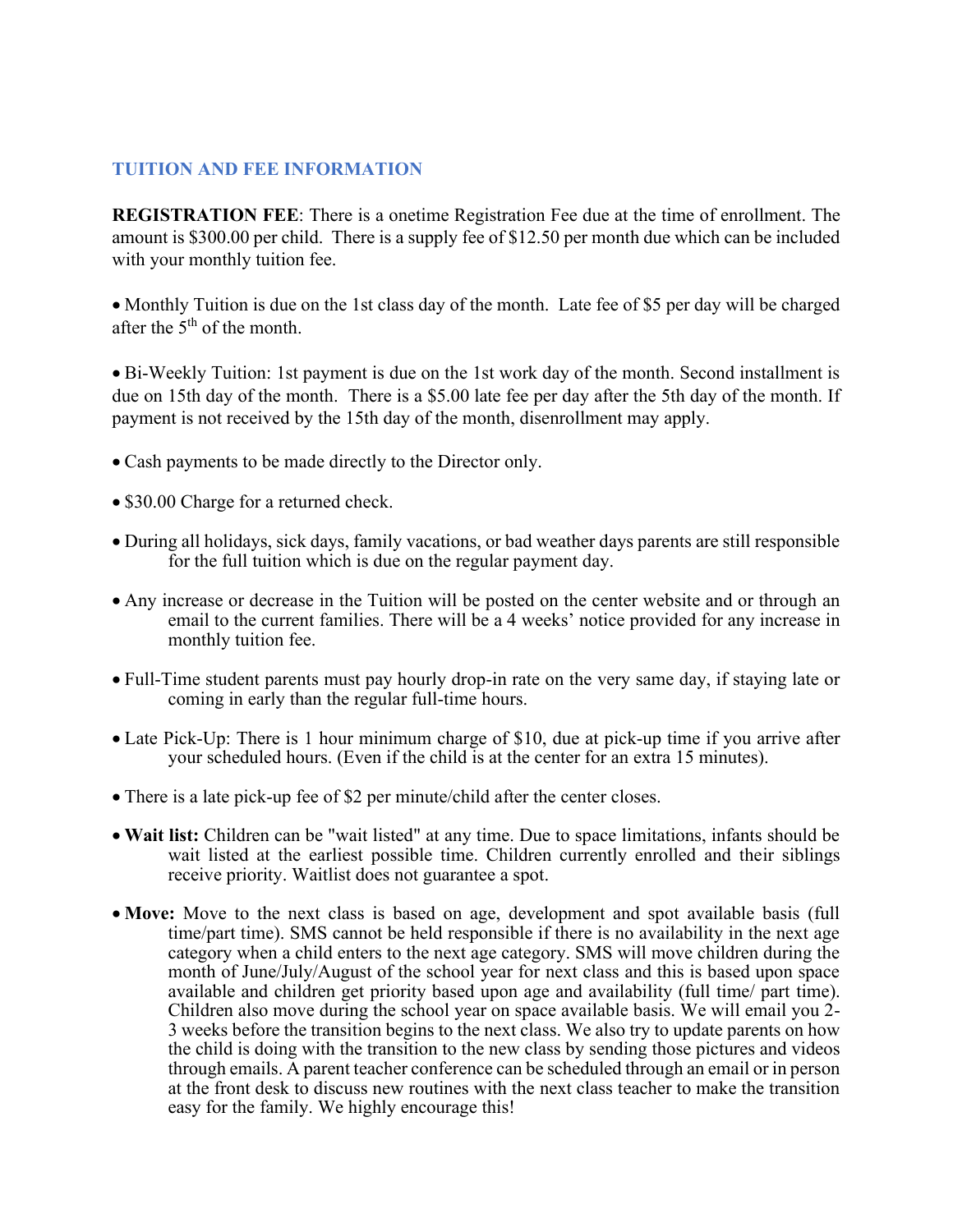#### **ATTENDANCE POLICIES**

- Sign- in and Sign- out: Each class has a clipboard which has a Sign- In and Sign-Out sheet. Parents must sign in and out their child with their initials daily. (Parents please write your name so that we know the person who the child is being released to, do not sign mom/dad or aunt etc.…)
- Please notify the teacher if your child will be absent on a scheduled day. We really care for all our students.

#### **DAILY HEALTH CHECKS**

- Health checks are done by teachers daily at drop off time. The teacher doing these checks have the right to request information related to your child.
- SMS Staff have the right to check children's bodies including diapers for safety precautions and liability purposes

#### **PARENT PARTICIPATION:**

We like to maintain an open, friendly and co-operative relationship with each child's family. We courage your involvement in the program and support the child's relationship with his or her family. We appreciate suggestions, ideas, and volunteer time from you to help us improve our school and your child's day. Please inform the class teacher if you would like to show any kind of skill or talent in the class room for example: story time, art /science project, gardening project, cooking activity. To volunteer: a background check is required. Please feel free to share information, or suggestions about your child with the class teacher/Director, as it might help us understand your child better. All personal information about children and families will be kept confidential.

#### **RELEASE OF CHILDREN**

Children will be released only to the person on the "Authorized to pick up" list on the child's admission form. A picture ID will be required before the release. Please update any change in information on your child's admission form. These changes can be made only in person, not by a phone call.

**Drop off policy for: Sunshine, Moondrops, Twinkle Stars, Galaxies and Moon Explorers:** 

Parents we are asking that you please do not drop off your child between the hours of 10:00 am and 2:00pm. The staff is very busy during this time of the day with lunches and nap routines. Please make arrangements to bring your child before 10:00am or after 2:00pm**.**

#### **Strictly No drop off allowed during nap hours (12-2pm).**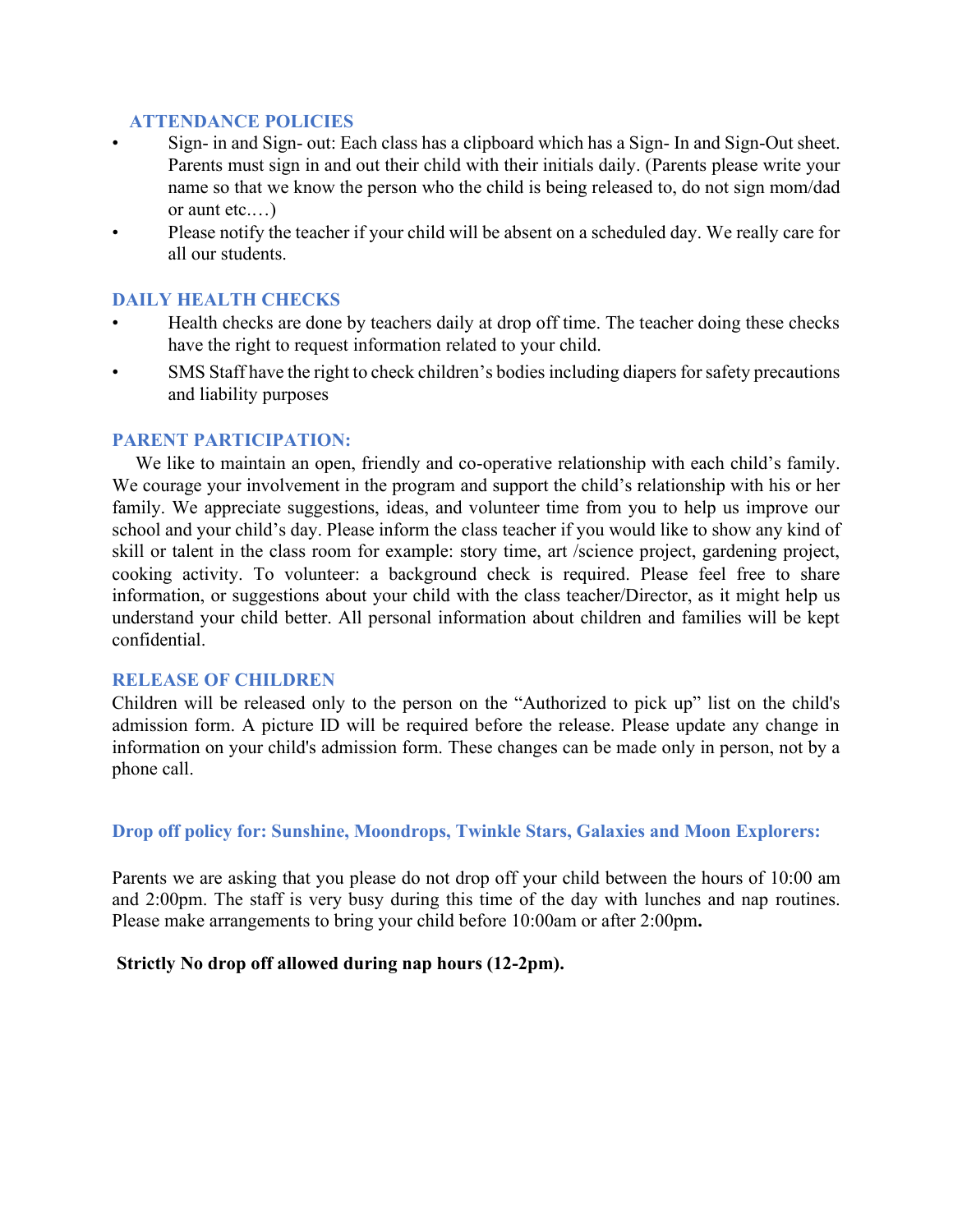#### **MONTHS OF OPERATION:**

#### HOLIDAYS:

Our holiday closure schedule is posted in all classrooms and on our website for parents. We may close early, or alter days closed depending on the day of the week the holiday falls on. BAD WEATHER DAYS:

Sun Moon and Stars would like parents to know that we will close on same bad weather days as AISD depending on the severity of the weather. If there is a two hour delay in opening; the center will open at 9:00 a.m. instead of 7:00 a.m.

STAFF DEVELOPMENT: SMS will close 3 days each year to offer training to staff in the field of child development. These day are marked on the calendar so that you can plan ahead of time.

#### **COMMUNICATION:**

 Please notify Sun, Moon and Stars Learning Center immediately of any change in work, home, or emergency contact telephone numbers. If you want to add or remove a person from the "authorized to pick-up" list please make the changes to the admission form at the front desk. In case the person is not on the authorized pick-up list, then the child will not be released to the person. A proper ID (proof of Identification) is required at the time of pick-up

#### **DISCIPLINE AND GUIDANCE**

Sun Moon and Stars Learning Center provides a supportive environment in which children can begin to learn and practice appropriate and acceptable behavior as individual and as a group. Knowing what behavior is appropriate or acceptable in a situation is an important skill. Children develop this understanding when consistent limits and realistic expectations of their behavior is clearly and positively defined. Understanding and following simple rules can help children develop self-control. Children feel more secure when they know what is expected of them and when adult expectations realistically take into account each child's development and need.

- We incorporate a variety of positive guidance methods such as listening, reinforcement, and re direction -and use each appropriately.
- Teacher establishes guidelines for children behavior that encourages self-control and that are simple, reasonable, and consistent.
- Teacher will address the problem behavior or situation rather than labeling the child involved.
- When a trouble situation arises, the teacher helps the child to regain control by: -using eye contact first.
- If eyes fail, teacher will go quietly to the child and take them aside to discuss the situation.

Teachers ALWAYS ask to hear the child's side, for example by saying "tell me what happened."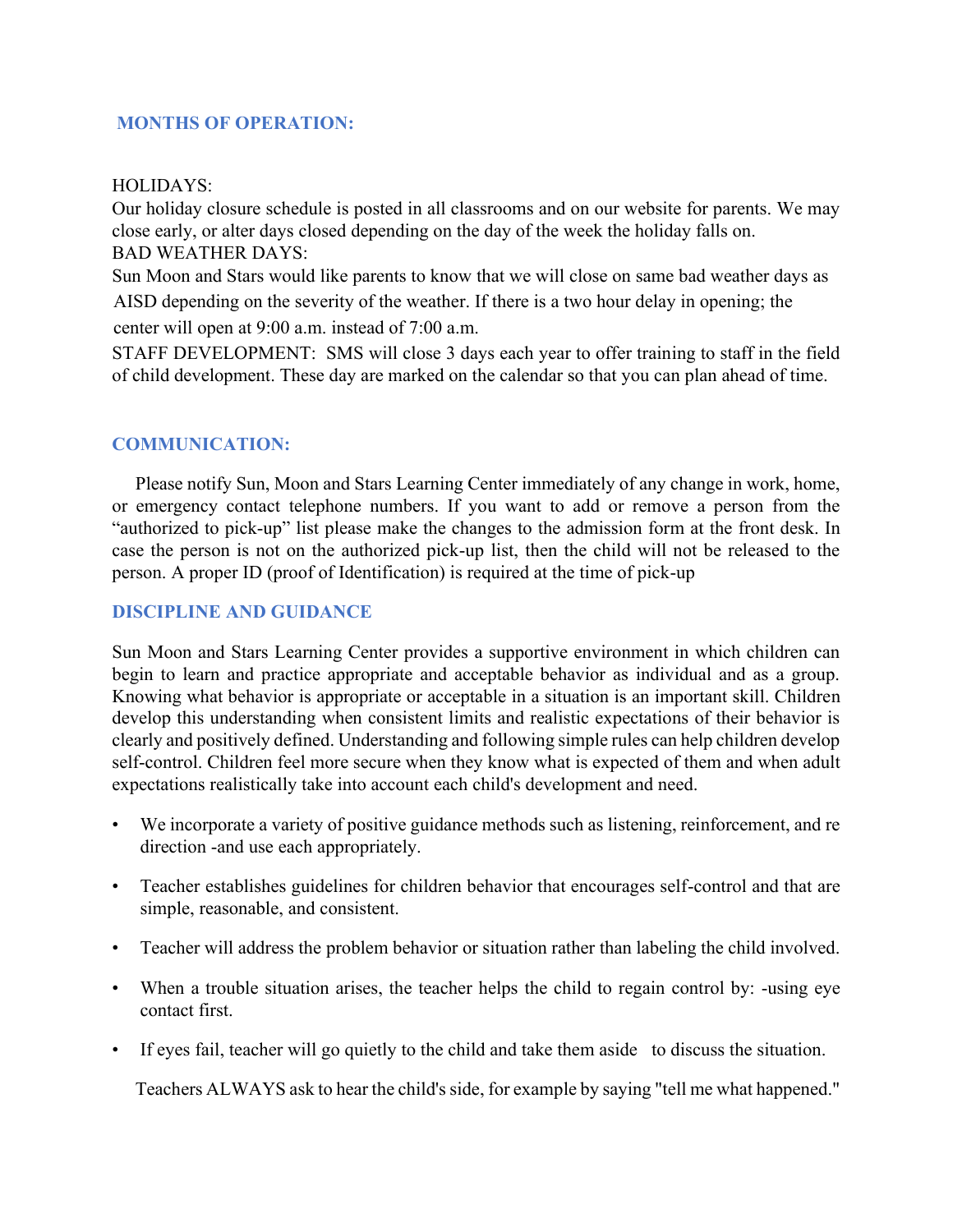- Children who are out of control (hurting others or herself, throwing materials and destroying furniture, toys or equipment) will be restrained and removed from the group if possible.
- We help children "use their words" to express their feelings and ideas.
- Corporal punishment is NEVER used.
- When there is a problem with two or more children, it is preferable for the children to try to solve on their own. If a child feels unable to cope, then the adult should offer to go with him or her to the other child and help sort out the problem.

# **Minimum Standards for Child-Care Centers**

Discipline and Guidance §746.2801

To what extent may caregivers discipline the children in their care?

Sub chapter L, Discipline and Guidance 09/01/03 Discipline must be:

- Individualized and consistent for each child;
- Appropriate to the child's level of understanding; and
- Directed toward teaching the child acceptable behavior and self-control.

#### §746.2803

What methods of discipline and guidance may a caregiver use?

Subchapter L, Discipline and Guidance 09/01/03

A caregiver may only use positive methods of discipline and guidance that encourage self-esteem, self-control, and self-direction, which include at least the following:

- Using praise and encouragement of good behavior instead of focusing only upon unacceptable behavior;
- Reminding a child of behavior expectations daily by using clear, positive statements;
- Redirecting behavior using positive statements; and
- Using brief supervised separation or time out from the group, when appropriate for the child's age and development, which is limited to no more than one minute per year of the child's age.

Research has shown that positive guidance teaches children skills which help them get along in their physical and social environment. The aim is to develop personal standards in self-discipline, not to enforce a set of inflexible rules. Giving children understandable guidelines and re-directing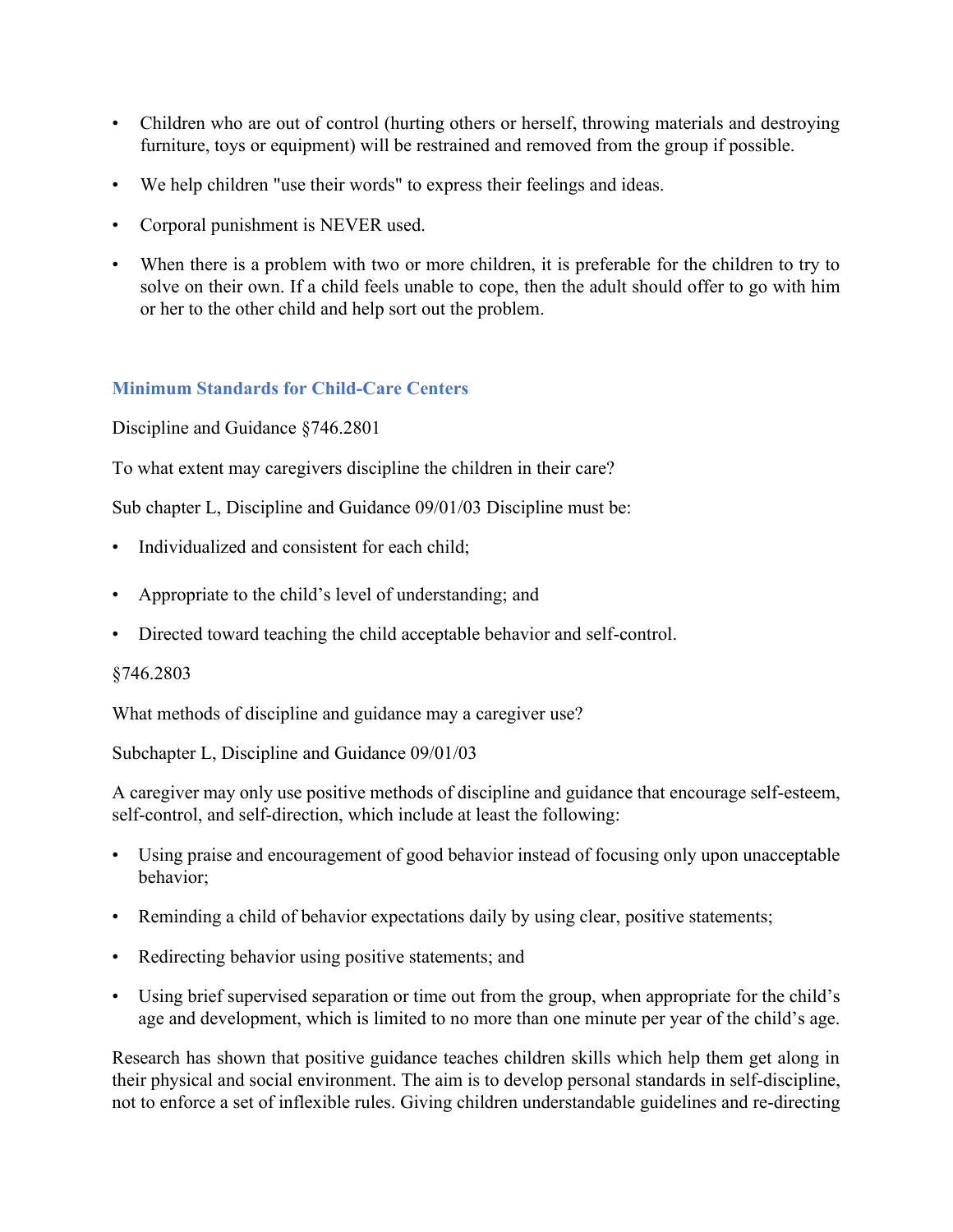their behavior helps them to develop internal control of their actions and encourages acceptable behavior.

#### §746.2805

What types of discipline and guidance or punishment are prohibited?

Subchapter L, Discipline and Guidance 09/01/03

There must be no harsh, cruel, or unusual treatment of any child. The following types of discipline and guidance are prohibited:

- Corporal punishment or threats of corporal punishment;
- Punishment associated with food, naps, or toilet training;
- Pinching, shaking, or biting a child;
- Hitting a child with a hand or instrument;
- Putting anything in or on a child's mouth;
- Humiliating, ridiculing, rejecting, or yelling at a child;

#### (Continued)

Texas Department of Family and Protective Services 87 Discipline and Guidance Minimum Standards for Child-

#### Care Centers

- Subjecting a child to harsh, abusive, or profane language;
- Placing a child in a locked or dark room, bathroom, or closet with the door closed; and
- Requiring a child to remain silent or inactive for inappropriately long periods of time for the child's age.

Child development research supports that physical punishment such as pinching, shaking, or hitting children teaches them that hitting or hurting others is an acceptable way to control unwanted behavior or get what they want. Children will also mimic adults who demonstrate loud or violent behavior.

Rapping, thumping, popping, and flicking are only examples of various terms used for inflicting corporal punishment on a child.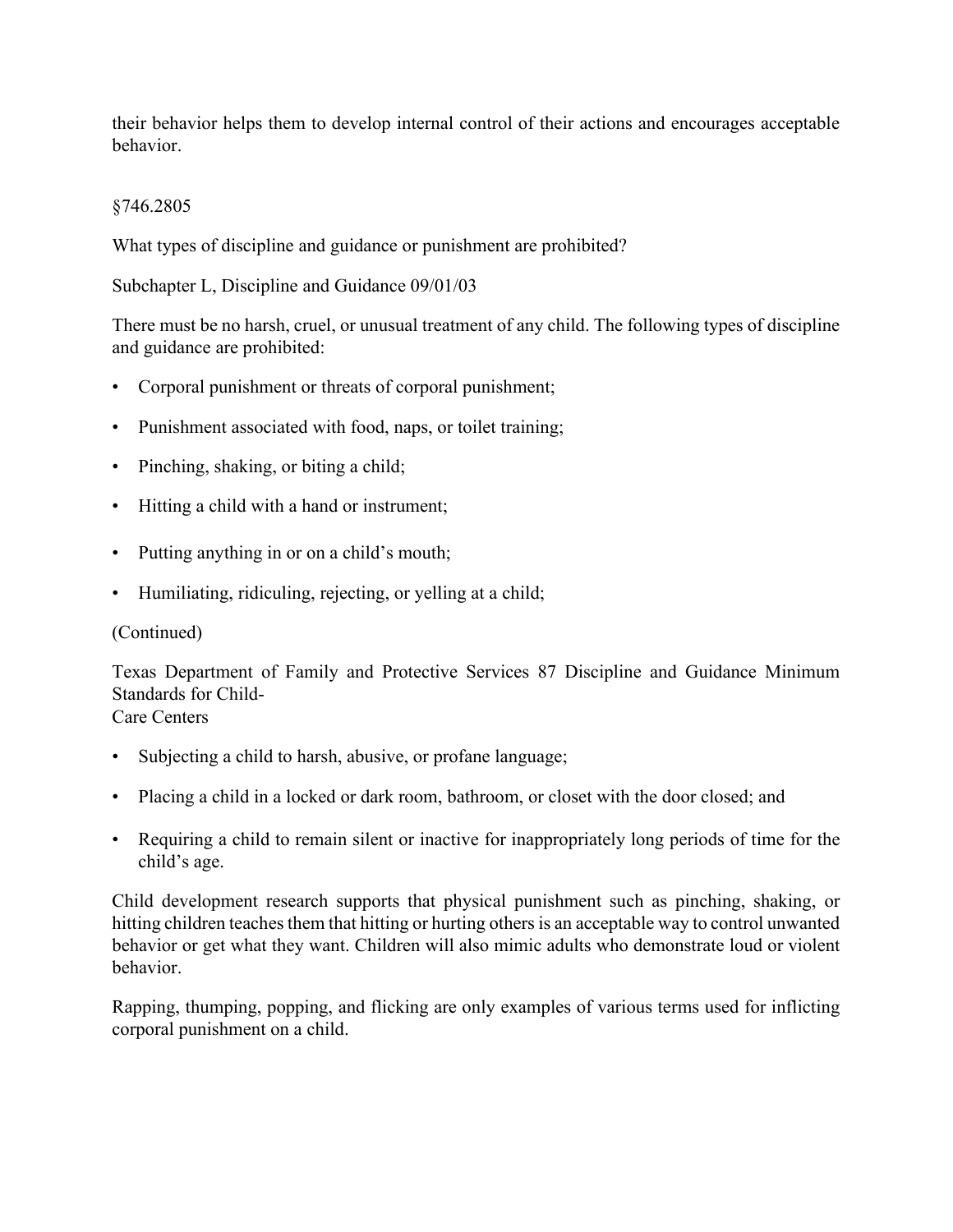#### **CHILDREN WITH SPECIAL ABILITIES**

Sun Moon and Stars welcomes children with all abilities and does not discriminate based on children's special conditions. In order to do that, we ask that parents inform the school if/when their child has been diagnosed with a condition or impairment that may impact the child's successful participation in the normal activities of the center. For children who have needs we feel we may not be meeting adequately, we may make recommendations for professional evaluations which could result in suggestions for personalized, supplemental, educational counseling and therapy, or as a last resort, alternate schooling. If an educational consultant or therapist needs access to a child during school hours, arrangements will be made through the Director and the child's teachers. If teachers and Director are not able to meet the child's needs it may result in request for alternate schooling for the child.

#### **DISMISSAL**

Occasionally it is necessary to ask that a child leave Sun, Moon, and Stars. Removal from the school is a last resort after all other means of working with the child and his/her family has proven unsuccessful. The removal of children from school is based on the following guidelines:

 $\square$  Is the child's behavior a danger to himself?

 $\Box$  Is the child's behavior a danger to others in the class or school environment?

 $\square$  Is the child's behavior destructive to the equipment?

 $\Box$  Is the child's behavior hampering the learning and/or safety of others in the class?

If, after notifying parents of the unacceptable behavior, no hope for improvement is seen, then the school may dismiss a student. Dismissal is immediate. Students dismissed from the school are not eligible for reenrollment.

Other occurrences that may cause the school to dismiss a family could be (but are not limited to):

- Parents are verbally disrespectful to teachers or school employees
- The family is consistently, repeated late in picking up the child
- Nonpayment of tuition or fees
- The child's health or educational needs become such that the school is unable to provide appropriate schooling
- Custody arrangements between parents are such that the school cannot satisfy one or both parents' wishes.

If dismissal is the result of a parent's conduct, all children in the family are dismissed. The decision for dismissal from the school lies with the owner.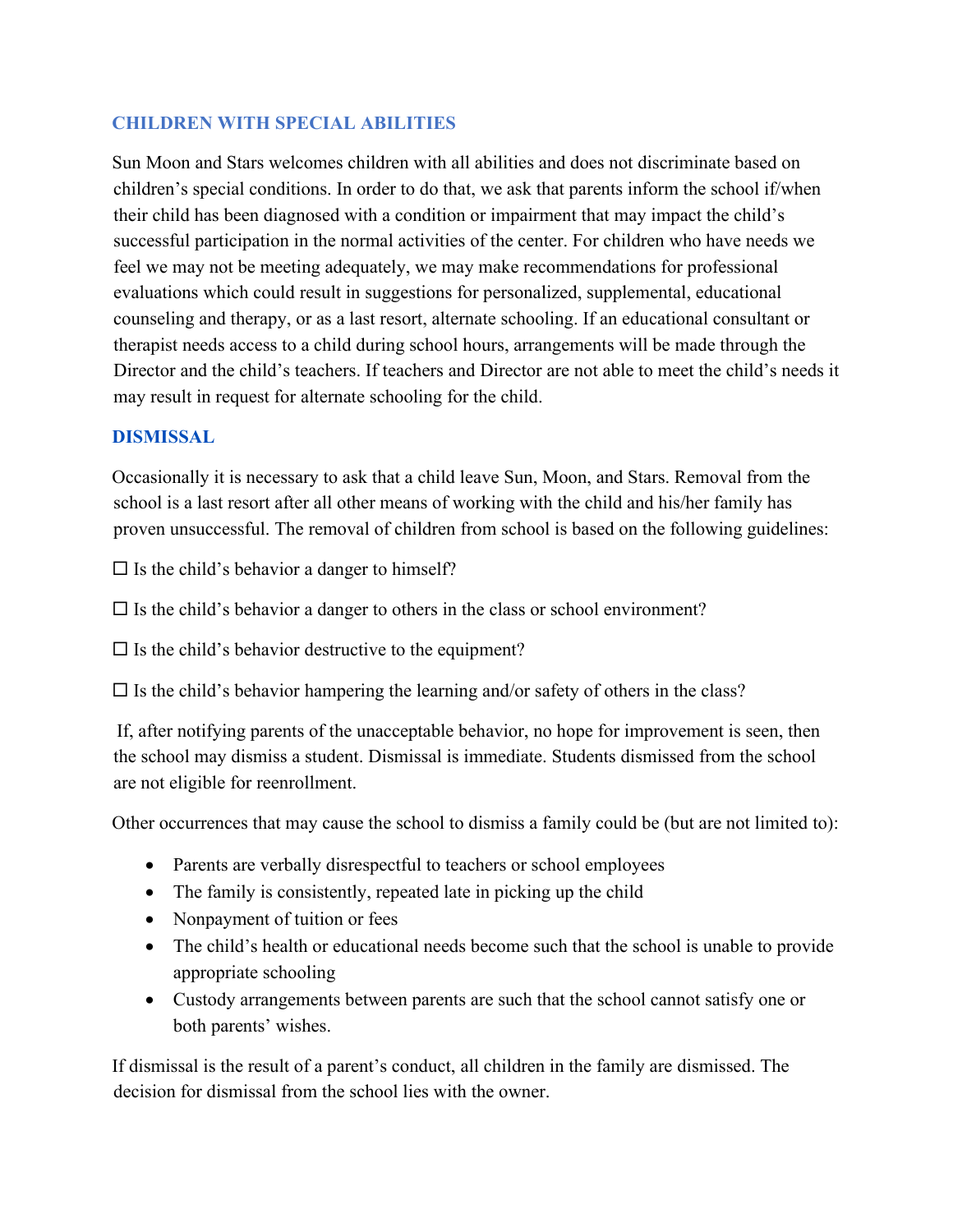# **CLOTHING AND PERSONAL BELONGING**

All items bought to the school must be labeled with child's name. Sun, Moon and Stars Learning Center cannot be held responsible for any personal item, or toy bought to the school. Toys are allowed only on Friday's (show and tell day). You will receive a phone call if your child is out of clothes. Parents are responsible for providing weather appropriate clothing.

Parents must provide the following items:

An appropriate and nutritious lunch/snacks

- Please slice the food, fruits, and vegetables to prevent choking.
- A crib sheet for the nap mat and a blanket.
- Extra change of clothes. At least 2 sets for all classrooms
- Closed toe shoes for playground (no flip flops or sandals will be allowed on the playground)
- Diapers/wipes/diaper rash cream, only for children in diapers.
- Kleenex one box each month.
- One box of gallon zip lock bags
- Water cup or water bottle to be brought in and taken home daily
- Mosquito repellent spray one each month.
- Shorts should be worn under skirts and dresses.
- Please no complicated belts and buckles to avoid potty accidents.

#### **QUIET TIME**

Moondrops, Twinkle Stars, Moon Explorers, Galaxies, all children are required to be on mats or have Zen time (quite time for 60 minutes)

Quiet time is from 12:00 p.m. - 2:00 pm. Non-nappers will be offered quiet activities.

Infant's follow their own nap routine.

- Teacher's read stories, play soft music, rub backs or pat children to help them relax.
- Parents are welcome with ideas and ways to help calm down their child.
- Mats are provided for comfort during quiet time, mat sheets and are a must (these are provided by parents).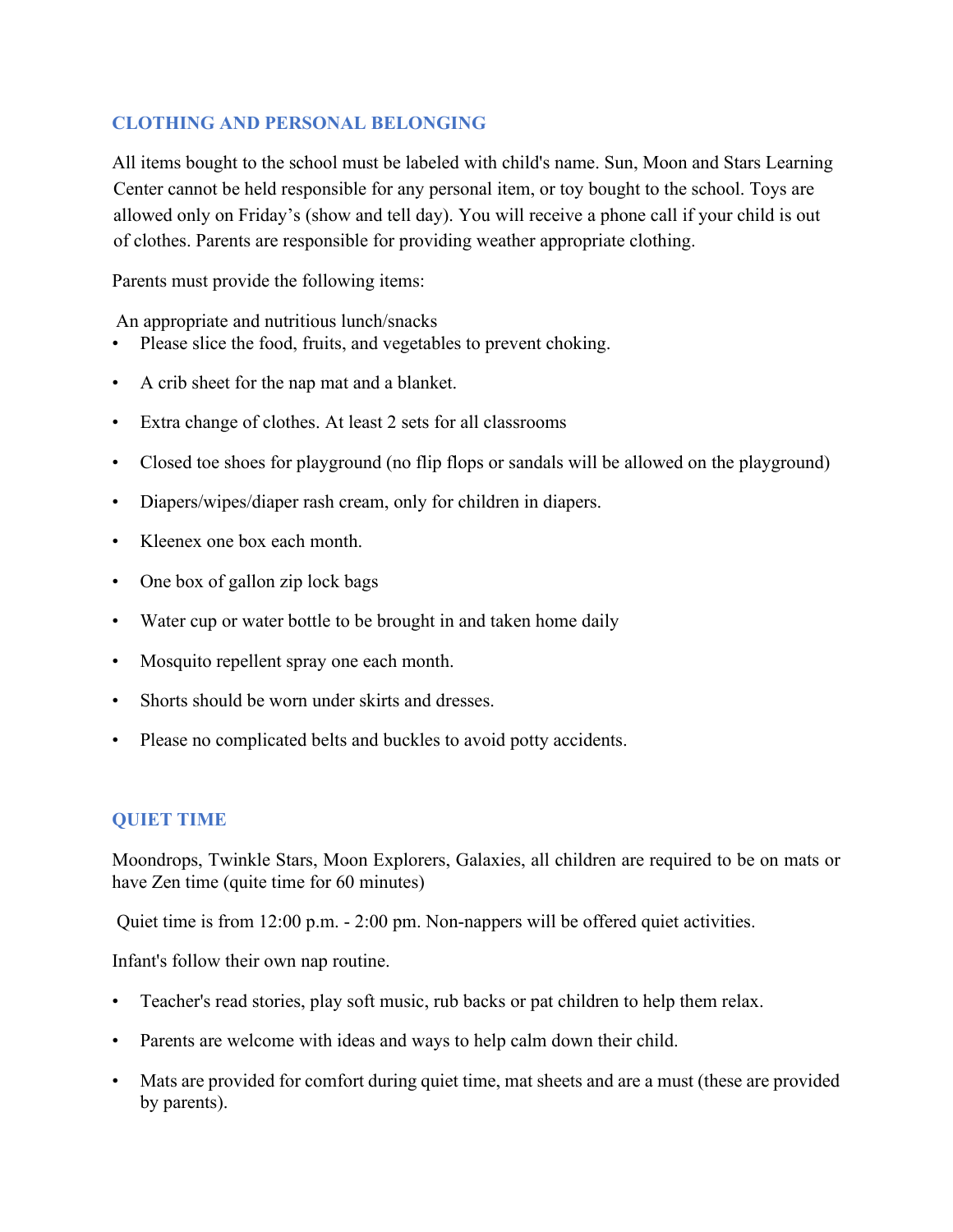- Lovies or stuffed animals may be bought from home (should not be a distraction for your child)
	- $\triangleright$  No hard toys are allowed or pacifiers (binkies)
	- No drop off allowed during nap hours (12-2pm).

# **TOILET LEARNING**

SMS uses Toilet learning, a readiness approach and involve the child in the process. We get this concept from the Pikler Institute and relate more to toilet learning than to toilet training because we see it as a developmental process rather than a type of training. In any case, this way of looking at moving from diapers to toilet is regarded as a natural progress of the partnership involved in diapering. When children are around other children, they often start to use the toilet when they are old enough to want to imitate the other children they see who are out of diapers. Our staff respects individual family's diversity in perceptions, timings, and styles of toileting. We will cooperate with families and work with them when the child and parents.

**Here are some hints for making toilet learning easier:** Our staff help children feel physically secure by low toilets. The easier it is for children to get on and off the toilet by themselves, the more independence is promoted.

- 1. Parents are requested to dress children in loose, simple clothing they can remove themselves (elastic waistbands rather than overalls, for example).
- 2. Our staff is gentle and understanding about accidents and offer positive support and guidance to the under process children.
- 3. Staff and parents to avoid power struggles. You can't win them, and children can be left with long-lasting effects if toilet learning has been a highly emotional affair.
- 4. Parents to provide enough change of clothes, wet flushable wipes, Ziploc bags (to send soiled clothes home). SMS staff will not be held responsible for washing any soiled clothes here at SMS.
- 5. We offer group potty learning to 3-4 children at a time to make this a special process. We talk at circle time, read books, celebrate by clapping when a child tries going potty in the pot.
- 6. SMS does not allow commando or any other approach that can cause unsanitary conditions in the class environment.
- 7. List of items required for the process:
- \* 4-6 pairs of bottoms
- \* 6-4 pairs of underwear
- \* Crocks
- \* A box of gallon size zip lock bags for soiled clothes

We have some useful links for parents to get more information on Toilet Learning.

http://www.easternflorida.edu/community-resources/child-development-centers/parent-resourcelibrary/documents/toilet-training-prime-time.pdf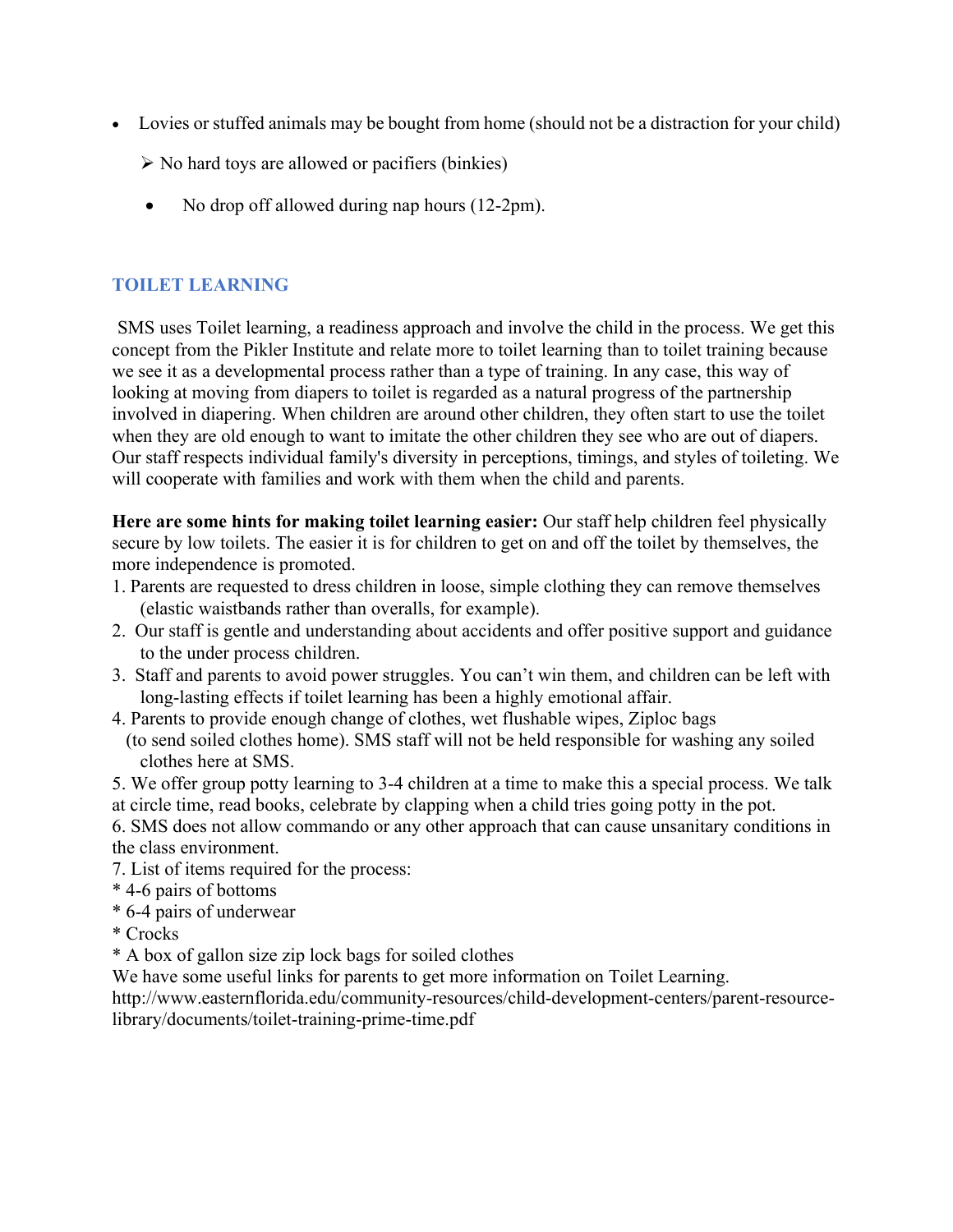#### **FOOD/SNACKS**

- Parents are responsible for providing all food for lunch and all snacks (2 to 3 snacks per day depending on your child's age).
- Parents need to inform the center of any food allergies that your child may have, so that the teachers can take extra precautions for your child not to be exposed to the food that will cause the allergic reaction. We will have postings of all children's allergies in the classrooms.
- Parents we require that children bring in water cups daily for water and we would like for you to know that we refill the water cups with tap water. If you do not want your child to drink tap water please send in enough water for your child to have for the day (two cups or two bottles of water).

# \*Nut Free Policy: Sunshine and Moondrops

Parents: we are requiring a nut free policy for the infants and toddlers due to allergic reactions that younger children get from peanut products. This will be enforced with a phone call from the center if we see any peanut products within the child's lunch/snack.

Sun Moon and Stars reserves the right to turn a classroom into a nut free zone if the allergy is life threatening for any child that is enrolled with an allergy to nuts. **Sunshine rooms(Infant rooms) are nut free zones.**

- All food, beverages, containers, lunch boxes must be clearly labeled with the child's first name and last initial. We have permanent markers for labeling. Please take your child's container home each day.
- Please provide your child with a fork/spoon for your child to eat with daily.
- Water cup or water bottle to be brought in and taken home daily
- We are not responsible for any lost container or lunch box/cup. Our staff is always eager to help out a parent with anything lost or missing.
- Children are encouraged to clear their trash and clean up any mess that they made while eating, with a dust pan, cloth or paper towel when finished eating.
- Infant rooms will follow individual routine/schedule.
- Lunch time for 12 mos. 2yr, is 11 am 11:45 am.
- Lunch time for 3, 4yr & 5yrs old is 11:00 am 11:45 am.
- No gum, hard candy, or artificially flavored and colored drinks, Gatorade, no sodas, no chocolate milk.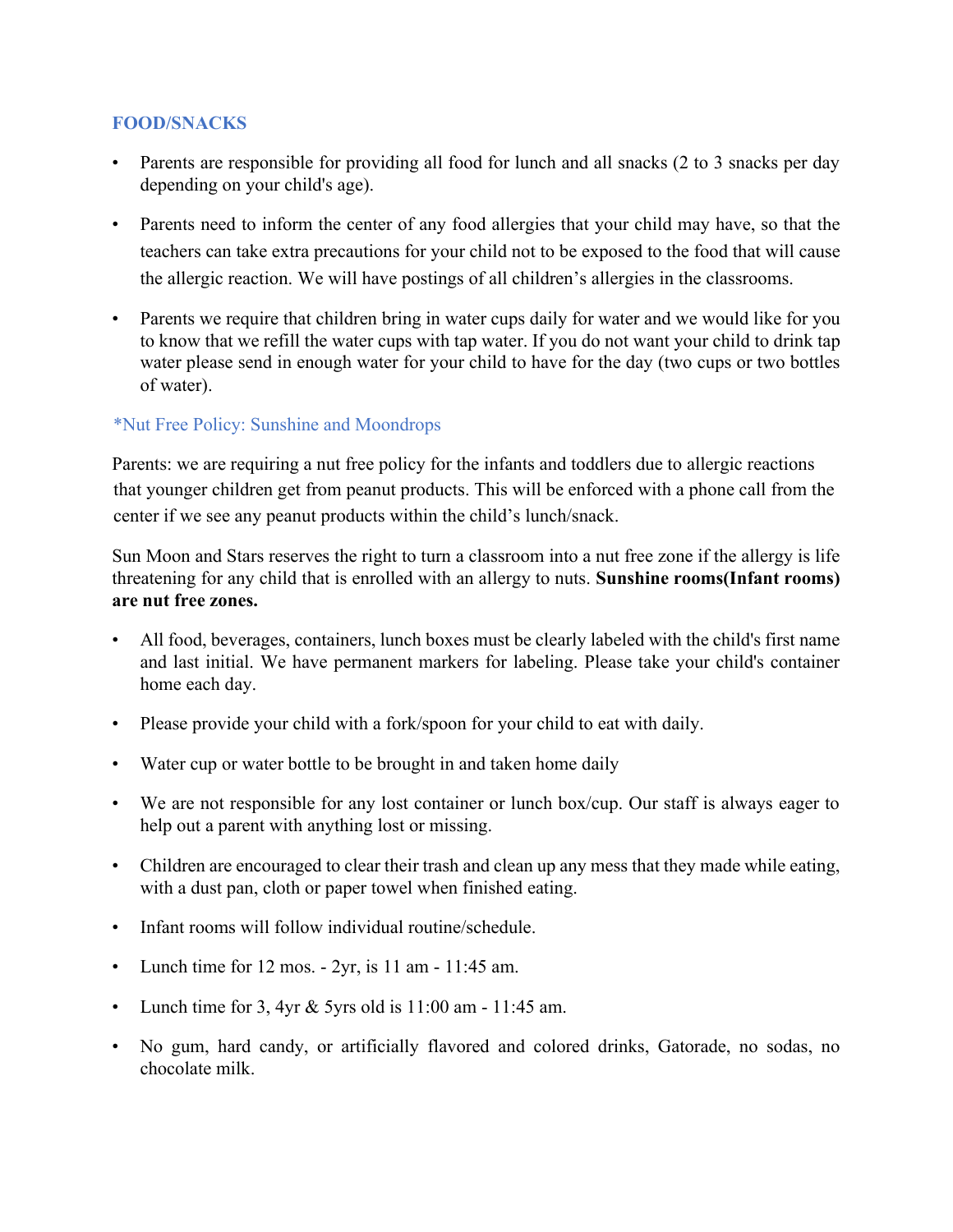• Food to be shared (birthdays & holidays) should be commercially prepared and purchased. It's a state requirement. Please check with the front desk since we allow only healthy snaks to be shared at SMS.

• We encourage our parents to provide us with healthy snacks for parties/special events like (fruit tray, veggie tray, multigrain snacks)

# **WATER ACTIVITIES**

During the summer days we organize splash days which include sprinklers, spray bottles. Every Thursday is a splash day during summer season. Items required: Bathing suits, towels, sunscreen, 1 extra change of clothes, swim diapers for children in diapers. Please check with your child's teacher for a schedule.

#### **FIELD TRIPS AND TRANSPORTATION:**

Sun Moon and Stars do not organize field trips of any kind and we do not provide any kind of transportation services for the children.

# **SAFETY POLICY:**

- Parents are responsible for their child's safety before sign in and signing out your children.
- Please make sure that when dropping off your child the teacher is aware of where the child is. If you do not see your child's teacher in the classroom please make sure that the teacher is aware of the child's presence.
- If you do not see a teacher in the classroom do not leave your child unattended.
- Please do not encourage your child to operate the doors (with/without codes) or playground gates/carabineers, these are for the safety of your children.

• Enrolled/non-enrolled children are not to be left unattended when using restrooms, in classrooms or in the driveway area of SMS.

# **Car Seat Policy:**

Sun Moon and Stars will no longer allow parents to bring car seats into the center to be stored.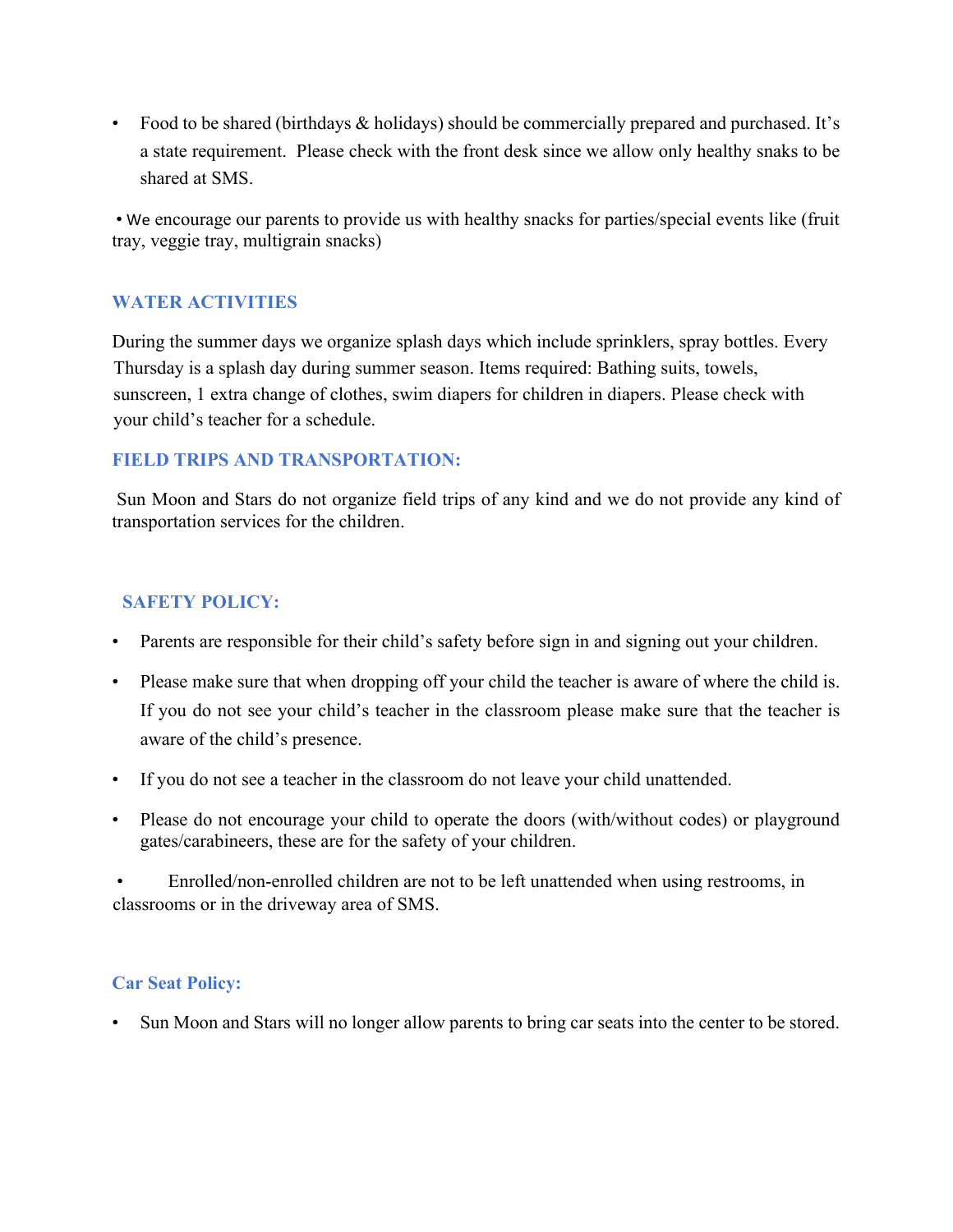# **Parent Staff mutual contract policy:**

Please do not employ SMS staff members in any capacity. Please do not use social media such as Facebook, Instagram, Snapchat, etc. to engage or communicate with SMS staff members.

# **SCHOOL/FAMILY/SPECIAL ACTIVITY PICTURES** are posted in the school.

- We display pictures on the display boards throughout our school building. Children love to see their families and friends pictures displayed on walls or in albums in the quiet activity centers.
- If parents do not want to have their child's photo used for any advertising or promotional use please let us know. We do have photo permission slips on file or you may ask for one at the front desk.
- Parents we would like to inform you that weekly updates go out from the classrooms every week. These are to give you information on what is going on in the classroom of your child during the week. You may also receive a picture of your child if they are

A new child to the classroom or to let you know about a special activity they are doing in the class.

- Parents you may also receive group activity pictures which we will share to all the parents through weekly updates.
- SMS will also be sharing family information in the weekly updates regarding volunteering, special activities, special arrivals to family, music etc.....

# **MULTI CULTURAL HOLIDAYS AND FESTIVALS**

Sun Moon and Stars follows a non-secretarial policy which means that we are not affiliated with any religious movement. We celebrate many of the festivals and holidays from many different traditions and countries. It provides the children an opportunity to know and learn their traditions and culture as well as different cultures and traditions of the world. We invite parents to help us celebrate these holidays and festivals. Celebrating holidays together provides a way to build a community of parents, teachers and children. Many times the celebrations are at low key, with a craft special or special food, sometimes special songs, or stories, books, costume.

#### **SPECIAL EVENTS: Parties and Celebrations**

Birthdays and holidays are an especially exciting time for young children and the Center will be pleased to help your child celebrate with classmates and staff if arrangements are made in advance. Parent participation is welcome, but not required. Party planning should attempt to minimize disruption of routine and prevent unwarranted anxiety for the children. If birthday invitations are distributed at the Center, all children in the class should be invited. Parents are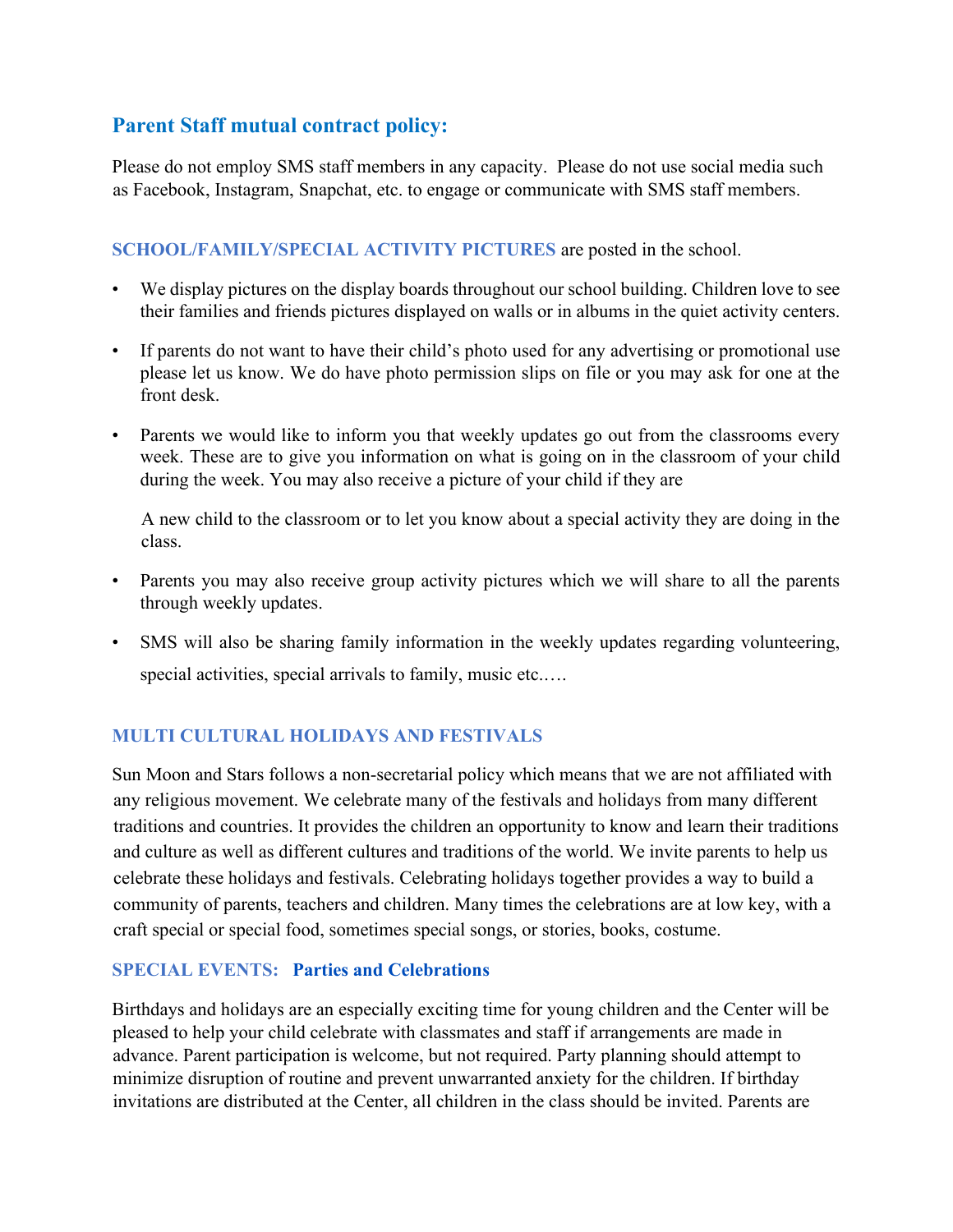requested to bring in healthy snacks i.e. fruit tray, veggie tray with dip, multigrain crackers and cheese, healthy snack bars. Balloons are a choking hazard for young children and should not be brought into the. Since licensing regulations prohibit any type of open flame in the Center, birthday candles are not permitted.

**Spring/Fall Festivals:** Parents SMS would like to remind you that you are responsible for monitoring your children at any events that SMS may hold.

• Enrolled/non-enrolled children are not to be left unattended when using restrooms, in classrooms or in the driveway area of SMS.

#### **VISITOR POLICY**

Parents are welcome to visit any area of the facility as long as the visit does not interrupt your and other child's ability to function with the class. We recognize and support parent's desires to see and spend time with their children whenever they can. Unfortunately, there are times when unintended negative consequences of such visits occur. The teachers will help you in those situations to reduce the stress of separation.

\*A parent visit can last up to 5 minutes if visiting the classroom during the day. This policy will assist with a smooth and an uninterrupted class and their little routines. A parent visit can cause stress to some children especially to infants and toddlers so we would like your visit to be short.

\*Longer visit or more than 5 minutes visit, can be assigned by the front desk staff to a designated area/space so that you can have quality time with your child without interrupting the class.

\*SMS is very supportive of breastfeeding mothers so we will assign a private space for you to nurse your baby.

\*SMS requires a background check on parents/family visitors planning to visit longer than 5 minutes. SMS wants to ensure safety of our children and staff at all times. This policy also applies to the volunteers.

\* We do not allow visitors to during nap time. This policy applies to Infant and all other classrooms. We would like to request parents to completely avoid drop off, pickup and class visits during nap time. Thank you for your kind understanding!

#### **AFTER HOUR POLICY**

SMS request all parents to leave the school premises by closing time. We close at 6pm and would like to make sure our closing staff is able to close the front desk on time. In order to close the front office the front closing staff has to make sure all children are picked up and have left the school premises.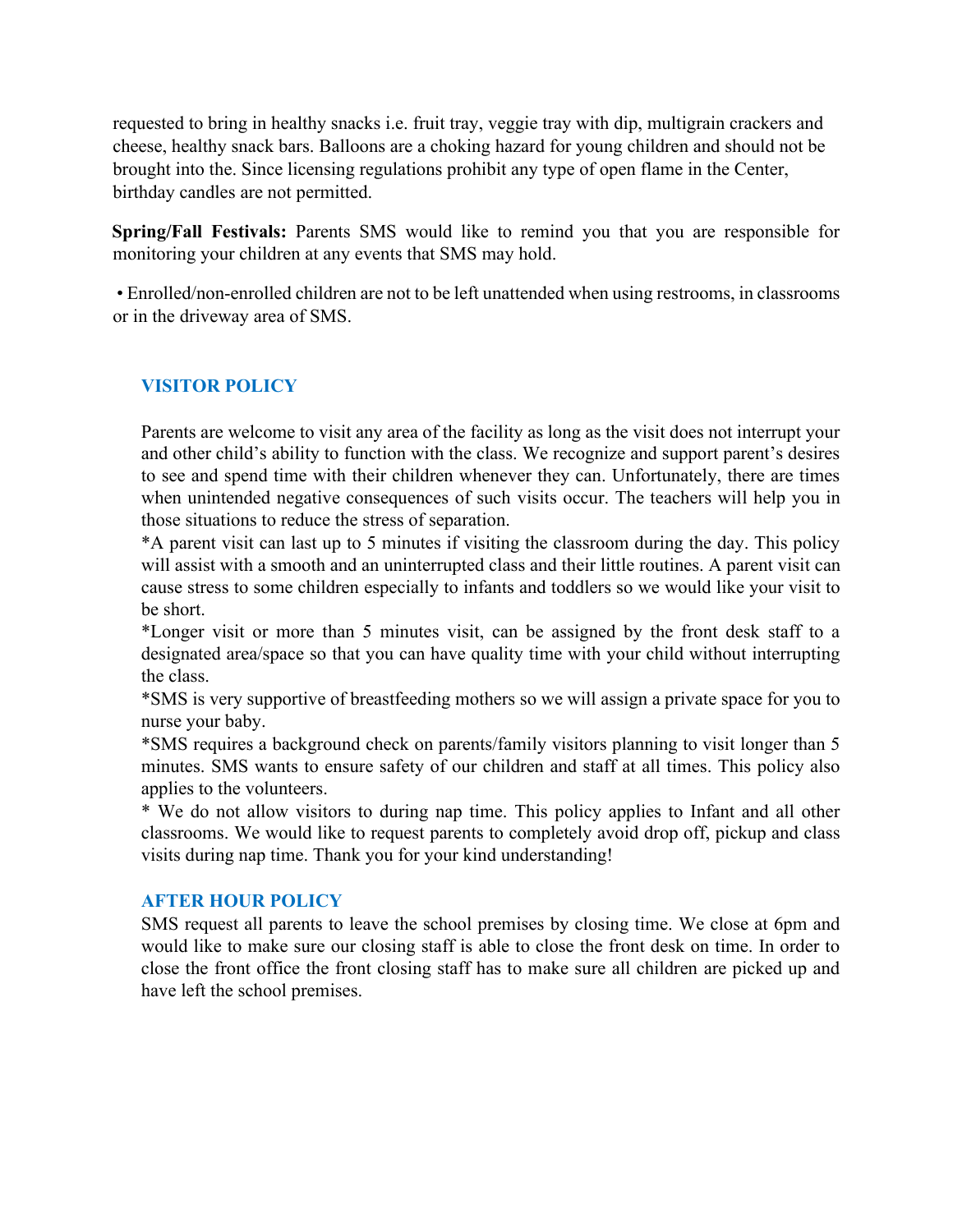# **DROP OFF/ PICK UP: Quick and efficient parking policy**

SMS has a small parking lot to offer, so parents are requested to make the pick-ups and drop offs quicker. We understand and respect that some children/ parents like to hang out at SMS garden and playgrounds at pickup and due to our limited parking capacity we would like to make sure we have parking available to other parents as well**. ARC has permitted parking to SMS parents from 4:30pm-6pm, so please use the parking next door if you are not able to find parking during the mention hours at SMS.** 

#### **PARKING POLICY**

Parents/guardians when driving in the driveway area of the center please limit your speed to 5 miles per hour due to children exiting and entering the building.

Parents/guardians please be aware that when parking at the center, children, parents and other siblings may be entering or exiting the buildings main entrance so please be cautious and drive slowly.

Special Note: PARENTS PLEASE DO NOT BLOCK THE ENTRANCE OF THE PARKING FACILITIES WHEN DROPING OFF OR PICKING UP. This causes a lot of problems with parents trying to enter or leave.

Parents Important Reminder: Children are not to be left unattended in cars this in the parking area of the center this includes siblings.

#### **ILLNESS AND EXCLUSION CRITERIA**

- If your child becomes ill while at Sun Moon and Stars Learning Center, you will be immediately informed. We want you to pick up your ill child in a timely manner because we do not provide care for sick children. If we are not able to reach the parents, we will try the emergency contact telephone numbers that are listed.
- Please notify Sun Moon and Stars immediately of any changes in work, home, cell, or emergency contacts. This is very important to you and to us as well to help to keep you informed in case of an emergency.
- Your child may return to the school when they have been fall/
- Symptom free without the benefit of medication for 24hrs or a note from the doctor's office that the child can return to school.
	- Patient education: Hand, foot, and mouth disease (The Basics)
	- Written by the doctors and editors at Up-to-date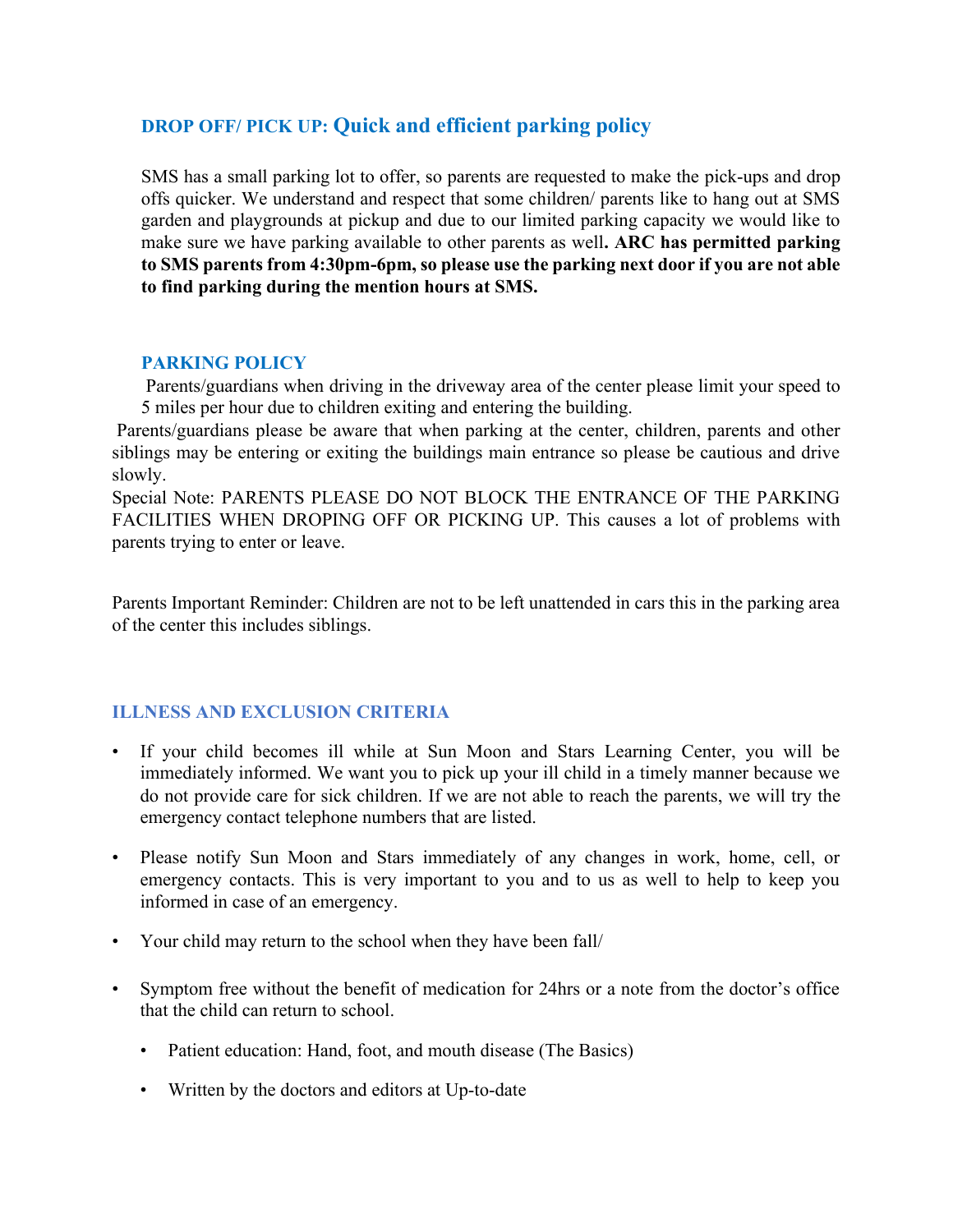• All topics are updated as new evidence becomes available and our peer review process is complete.

This topic retrieved from Up-to-date on: Sep 22, 2016.

• What is hand, foot, and mouth disease? — Hand, foot, and mouth disease is an infection that causes sores to form in the mouth, and on the hands, feet, buttocks, and sometimes the genitals. A related infection, called "herpangina," causes sores to form in the mouth. Both infections most often affect children, but adults can get them, too. This article is about hand, foot, and mouth disease, but herpangina and hand, foot, and mouth disease are treated the same.

• Hand, foot, and mouth disease usually goes away on its own within 2 to 3 days. There are treatments to help with its symptoms.

What are the symptoms of hand, foot, and mouth disease? — The main symptom is sores that form in the mouth, and on the hands, feet, buttocks, and sometimes the genitals. They can look like small red spots, bumps, or blisters (picture 1 and picture 2). The sores in the mouth can make swallowing painful. The sores on the hands and feet might be painful. It is possible to get the sores only in some areas. Not every person gets them on their hands, feet, and mouth.

• The infection sometimes causes fever.

• How does hand, foot, and mouth disease spread? — The virus that causes hand, foot, and mouth disease can travel in body fluids of an infected person. For example, the virus can be found in:

- Mucus from the nose
- Saliva
- Fluid from one of the sores
- Traces of bowel movements

#### **Hand Foot and Mouth:**

**ØSMS policy: If your child has hand, foot, and mouth disease, keep him or her away from the center during the first week of the illness or until the blisters/rashes resolve. Doctor's note will not be accepted to return back if either of the above conditions are not met.** 

People with hand, foot, and mouth disease are most likely to spread the infection during the first week of their illness. But the virus can live in their body for weeks or even months after the symptoms have gone away.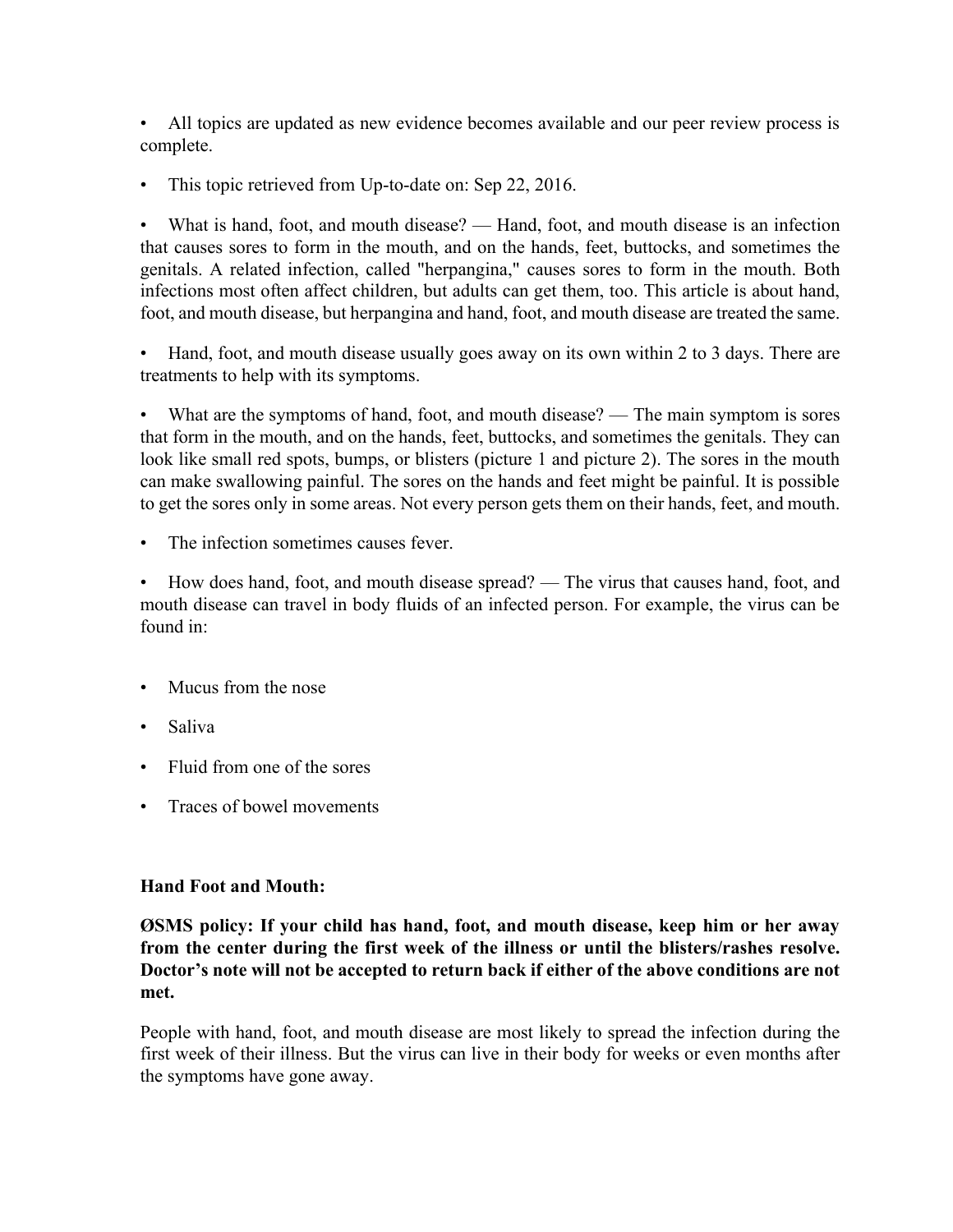• Is there a test for hand, foot, and mouth disease? — Yes, but it is not usually necessary. The doctor or nurse should be able to tell if your child has it by learning about your child's symptoms and doing an exam.

• Should I call my child's doctor or nurse? — You should call your child's doctor or nurse if your child is drinking less than usual and hasn't had a wet diaper for 4 to 6 hours (for babies and young children) or hasn't needed to urinate in the past 6 to 8 hours (for older children). You should also call your child's doctor or nurse if your child seems to be getting worse or isn't getting better after a few days.

• How is hand, foot, and mouth disease treated? — The infection itself is not treated. It usually goes away on its own within a few days. But children who are in pain can take nonprescription medicines such as acetaminophen (sample brand name: Tylenol) or ibuprofen (sample brand names: Advil, Motrin) to relieve pain. Never give aspirin to a child younger than 18 years. In children, aspirin can cause a serious problem called Reye syndrome.

The sores in the mouth can make swallowing painful, so some children might not want to eat or drink. It is important to make sure that children get enough fluids so that they don't get dehydrated. Cold foods, like popsicles and ice cream, can help to numb the pain. Soft foods, like pudding and gelatin, might be easier to swallow.

Can hand, foot, and mouth disease be prevented?  $-$  Yes. The most important thing you can do to prevent the spread of this infection is to wash your hands often with soap and water, even after your child is feeling better. You should teach your children to wash often, especially after using the bathroom. It's also important to keep your home clean and to disinfect tabletops, toys, and other things that a child might touch.

If your child has hand, foot, and mouth disease, keep him or her away from other people during the first week of the illness.

The above content on Hand Foot and Mouth is from UpToDate website and is not intended nor recommended as a substitute for medical advice, diagnosis, or treatment. Always seek the advice of your own physician or other qualified health care professional regarding any medical questions or conditions. The use of UpToDate content is governed by the UpToDate Terms of Use. ©2016 UpToDate, Inc. All rights reserved.

**MEDICATION**: Sun Moon and Stars Learning Center can administer medication. Please ask the office for a medication form. Parents are encouraged to administer medication first outside the center. The center and its staff accept no responsibility or liability for any errors or omissions regarding administration of medication. All medication must be furnished in the original prescription container, with an appropriate dispenser, marked with the child's name, date, and directions for use. All medication will be placed in a labeled plastic (Ziploc) bag, and handed to the responsible staff member with a complete MEDICATION AUTHORIZATION FORM. Please do not store any medicine in your child's cubby or back pack. This policy applies to all the staff members as well.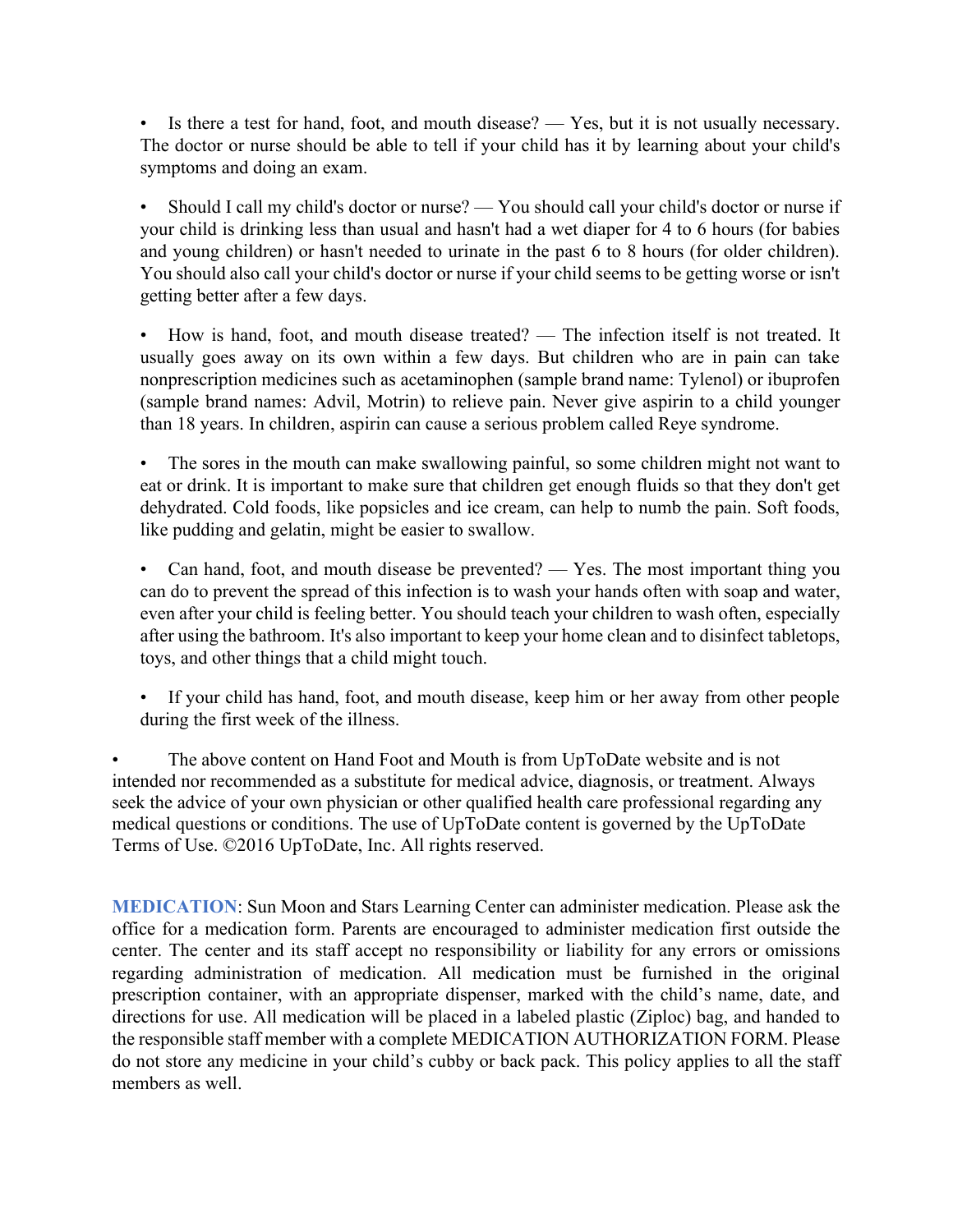#### **MEDICAL EMERGENCIES**

In the event of critical illness or injury that requires immediate medical attention our staff will:

- Call 911 or take the child to nearest ER.
- Give first-aid treatment or CPR when needed.
- Contact the physician indicated on your child's records.
- Contact the parents.

Gang Free Zone: Under the Texas Penal Code the area within 1000 feet of Sun, Moon and Stars is a gang free zone, where all criminal offenses related to organized criminal activity are subject to harsher penalty.

#### **Liabilities Outside of SMS Premises**

Sun, Moon, and Stars Learning Center is not responsible for any staff member babysitting for your child outside of the center.

#### **REPORTING CHILD ABUSE/NEGLECT**

Child abuse and neglect are against the law in Texas, and so is failure to report it. Anyone who suspects a child has been abused or mistreated is required by law to report it to the Texas Department of Family and Protective Services or to a law enforcement agency within 48 hrs. **Our staff is aware of the symptoms and signs of child abuse and neglect. They have received** information and are educated on the procedures of reporting child abuse and neglect. The Protective Services Child Abuse Hot line is: 1-800-252-400

#### **CHILD CARE LICENSING AND OTHER INFORMATION**

Sun Moon and Stars Learning Center is Licensed by the Texas Department of Family and Protective Services. The Minimum Standards for Child Care Centers and the most recent Licensing Inspection Report are available for review at the center. The Minimum Standards can also be accessed by visiting the Website at: www.tdprs.state.tx.us

Contact Information: Child Care Licensing (512) 834-3195

\*Note: Please make sure you are using the hours that you picked for care of your child. Any care beyond those hours have to be pre requested and will be considered Drop -In care. For Drop- In care, the hourly rate applies.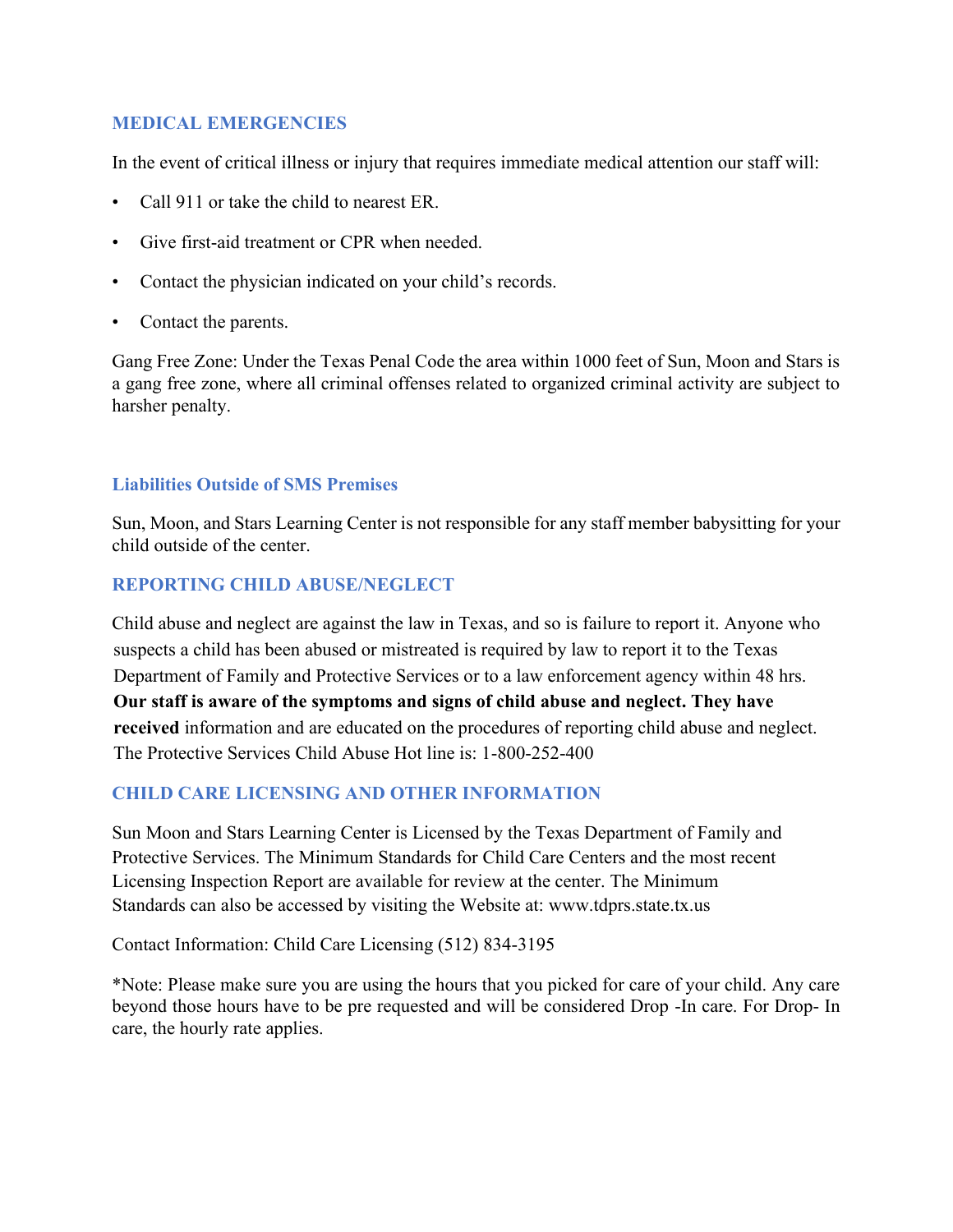# **FIRE DRILL POLICY AND EMERGENCY EVACUATION PLAN**

Sun Moon and Stars Staff please remember to evacuate all children in your care in a safe and orderly manner. If children are sleeping pick them up and move safely to the evacuation area as located on your evacuation sheet that is posted in your classroom. All staff will proceed as instructed on your sheet and below.

Do not stop to pick up any of your personal belongings. All teachers should have their clipboards with sign in/out sheets and family contracts. Head counts are to be done.

#### **Fire Drill Procedure**

In the **Green House**: the infants in the **Sunshine Room 2** room which is located in the front of the building will exit out the Main Entrance door with evacuation cribs to proceed down the driveway and gather at the end of the parking lot by the playground fence.

In the **Green House**: the infants in the **Moondrops 1** classroom in the back room by the front office desk will evacuate out the side door and proceed down the

In the **Green House**: the **Sunshine Room 1** group will exit out the door of the classroom with evacuation cribs to proceed down the driveway and meet at the end of the driveway by the playground fence.

In the **Grey House**: the **Twinkle Stars** 1**, 2 and 3** will exit out the door facing the playground, exit through the side gate of the playground and proceed down the driveway go through the side green gate by the new building and meet at the end of the parking lot by the playground fence.

In the **New Building**: the **Galaxies** will exit the classroom door and then out the door facing the entrance of the building turn left to go out the small green gate and proceed to the end of the parking lot by playground fence.

In the **New Building** the **Moon Explorers** will exit out of their door go out the main entrance door of the building turn left and o out the small green gate and proceed to end of parking lot by playground fence.

In the **New Building** the **Moondrops 2** group will exit through the door leading to the Galaxies room out the entrance door of the room then proceed through the main entrance door turn left to exit the small green gate proceed to the end of the parking lot by the playground fence.

In the event that there is a fire too close to the buildings the staff will proceed across the lawn adjoining to the Seton Center Building and all staff with children will meet in the parking lot of that area at the Seton Center Building.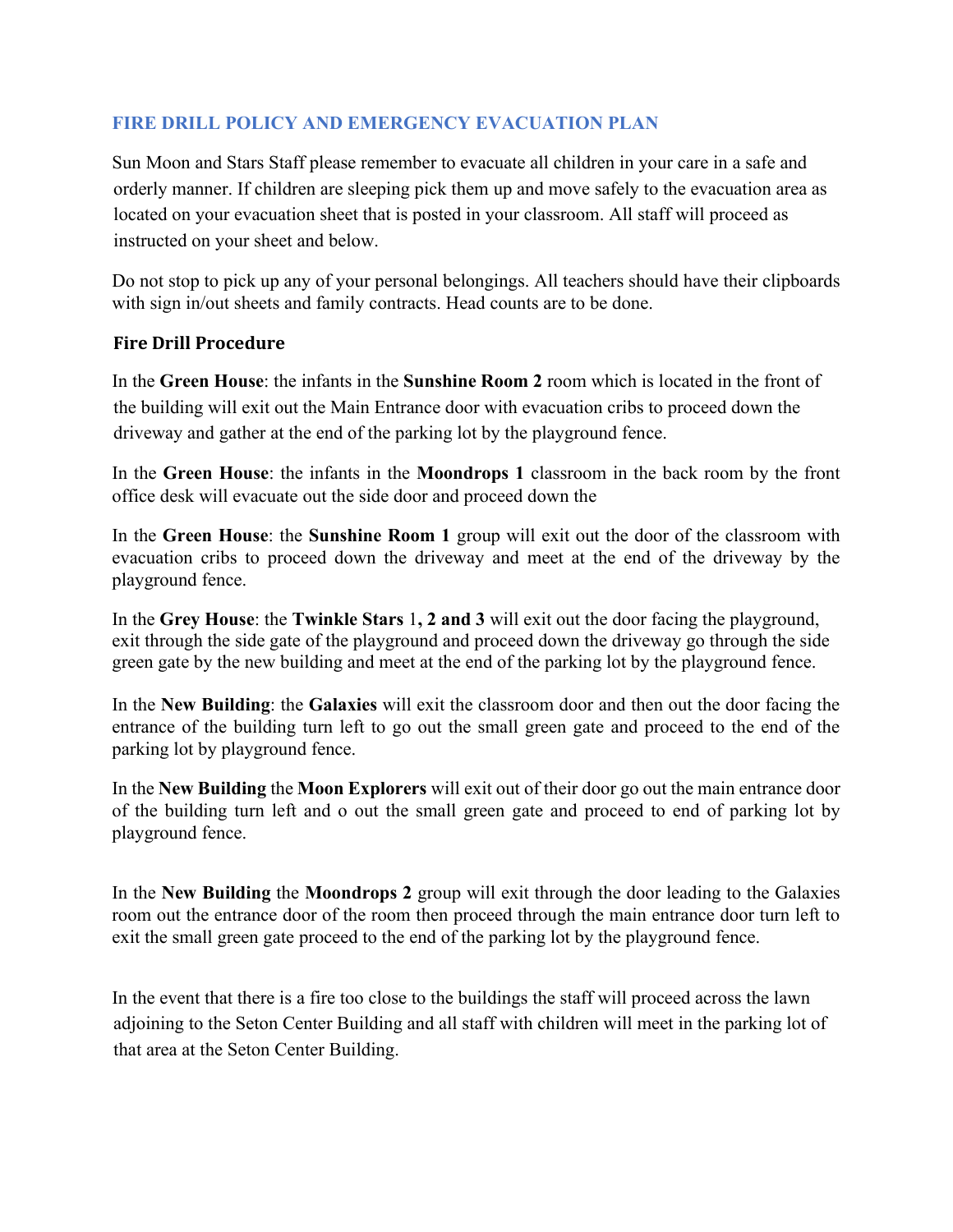#### **EMERGENCY PREPAREDNESS EVACUATION PLAN**

Emergency preparedness evacuation will be done in case of heavy storms, tornadoes, hurricanes, water, floods, or strangers on the property or any kind of stranger threat. The emergency evacuation shelter is located at the Seton Family Center which is right next door across the lawn from Sun Moon and Stars Learning Center in Austin, Texas

# **CENTER HEALTH PRECAUTIONS**

Sun, Moon and Stars takes pride in offering a clean and healthy environment to all our families and staff. Our teachers and house keeper work together as a team to minimize illness and ensure a healthy environment for all the children in the classroom. Hand Washing plays a crucial role in our environment. We wash our hands literally dozens of times each day:

- When entering and leaving the room
- After each diaper change and clothing change
- After wiping a runny nose
- Before and after checking a child for illness
- After cleaning a child who has spit up
- Before feeding or preparing food
- Before and after giving medication

We use several disposable items to help eliminate transmission of germs including:

- 1. Disposable vinyl gloves
- The children's hands are washed before and after eating, diaper changes and other times as needed.
- Toys are rotated regularly and are cleaned with disinfectant daily.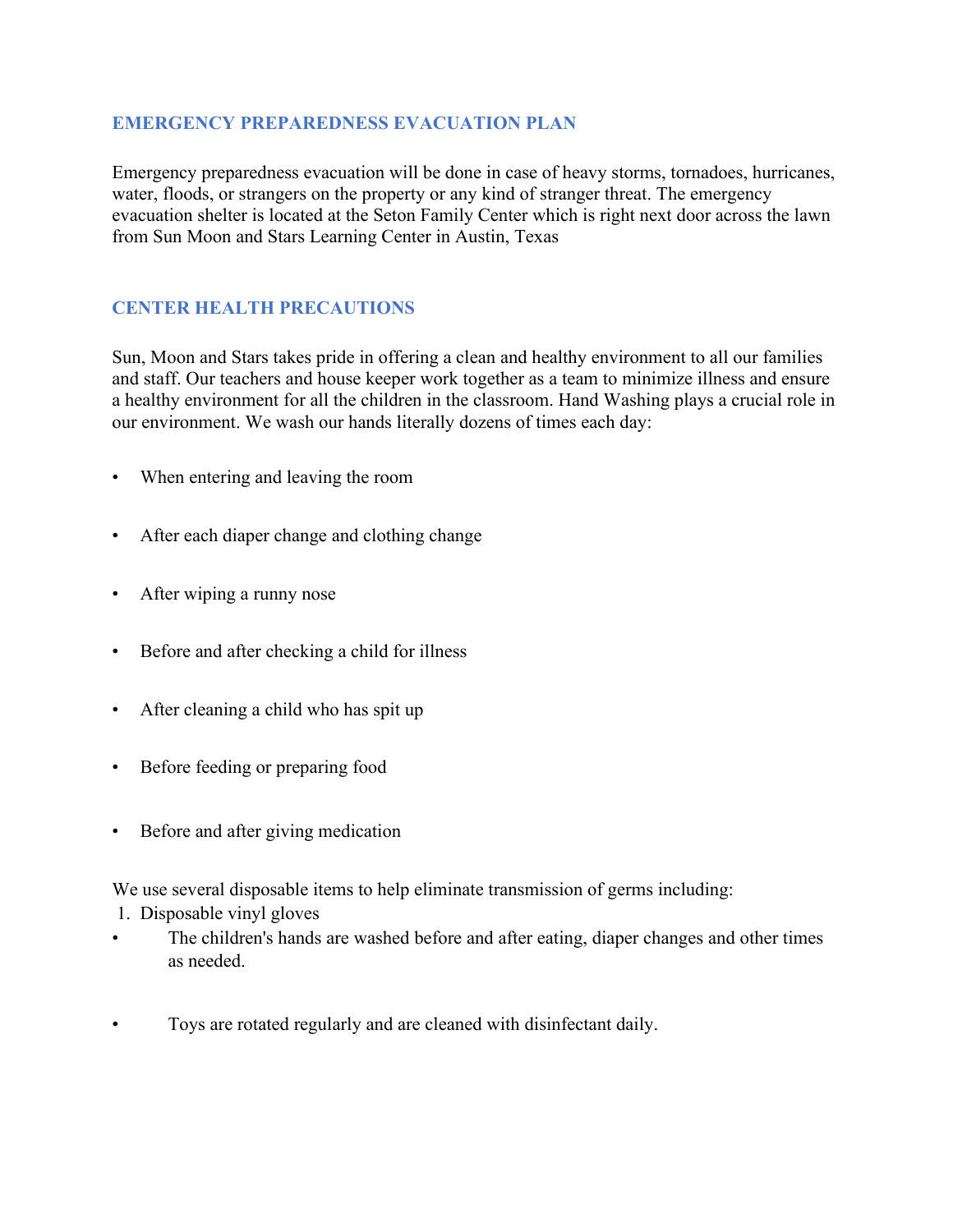- The refrigerator, microwave, sinks and counters are cleaned out and disinfected at the end of day and then deep cleaning at the end of each week.
- Carpeted floor areas are vacuumed nightly, spot cleaned as needed and professionally cleaned at least twice a year.
- Tile floors are mopped completely each night and are spot cleaned as needed throughout the day.
- The bed linens are laundered here at the center every day for the infant rooms.
- Soiled diapers are placed in a plastic bags before disposing of them in a container with a tightly closing lid.
- Children's soiled clothing is likewise placed into plastic bags to be sent home.

Here are ways you can help us achieve our goal for a clean and healthy environment for your child:

- Please wash your hands and your child's hands when entering the classroom.
- Cleaning diaper bags at least once a week reduces the spread of germs.
- Take home and wash personal bedding items every week.
- Take home, wash and disinfect all bottles and food containers daily.
- Please be considerate of other children.

Thank you for follow our illness and exclusion policy. Your cooperation and assistance in this matter is greatly appreciated.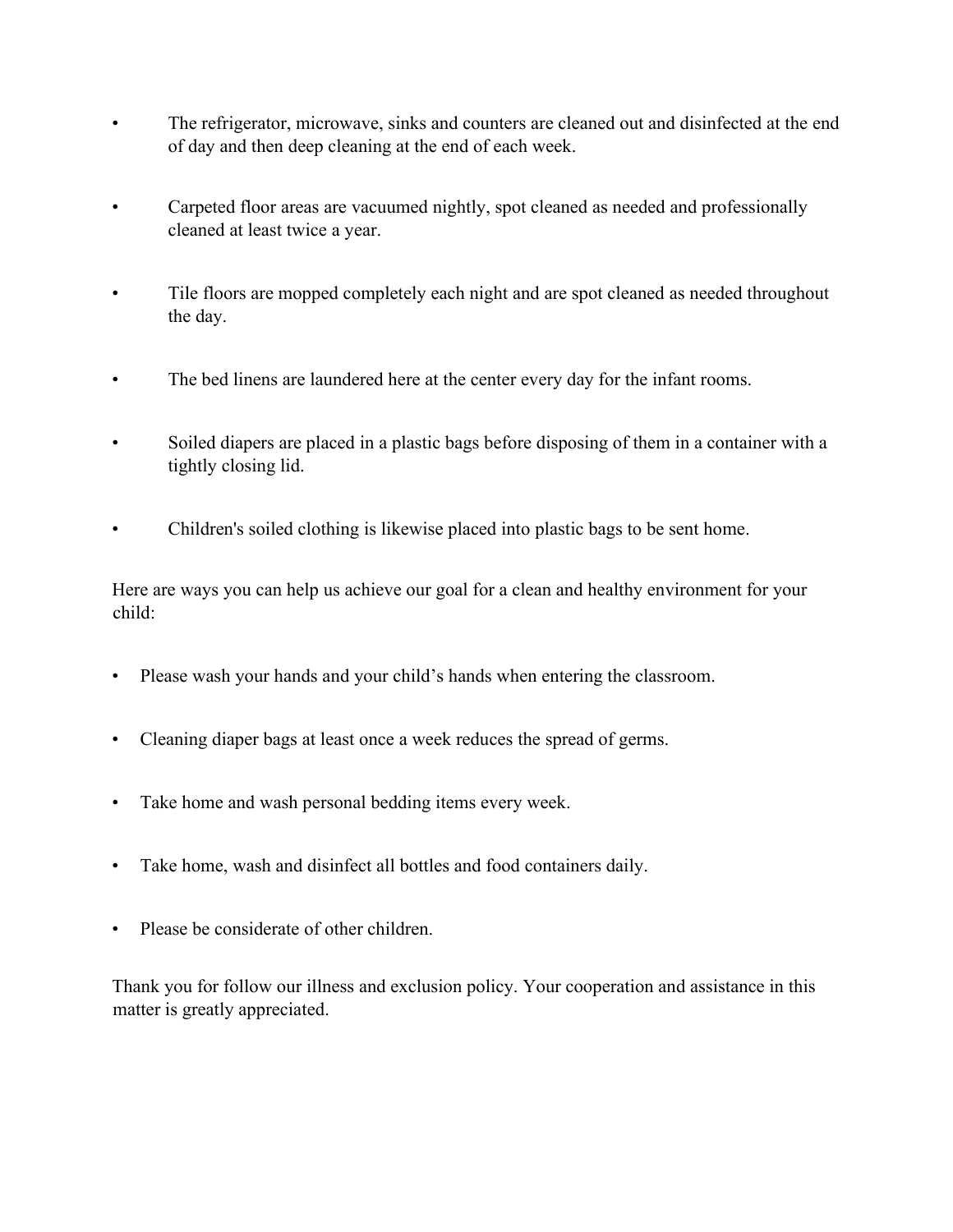# **ILLNESS EXCLUSION POLICY**

# **SMS to follow CDC GUIDELINES AND LOCAL HEALTH FOR COVID-19.**

- Children should remain at home (or will be sent home) with:
- Underarm temperature of 99.4 or higher, within the past 24 hours.
- Children with temperatures of 100 or higher are required to stay home 24 hours temp free without medication.
- Conjunctivitis "Pink eye", redness of the eye and/or lids, usually with secretion of yellowish discharge and crusting.
- Bronchitis, which usually begins with hoarseness, cough, and a slight elevation in temperature. The cough may be dry and painful but gradually becomes productive.
- A rash you cannot identify which has not been diagnosed.
- Impetigo; red pimples which become small vesicles surrounded by a reddened area. When blisters break, the surface is raw and weeping. Look for signs in neck creases, groin, underarms, face, hands, or edge of diaper.
- Diarrhea two or more times within 24 hours (watery BM's that look different and are more frequent than usual.)
- Vomiting within 24 hours (more than usual "spitting up").
- Head Lice; live contagious insects or their nits (egg sacs) that infest hair. Children will not be readmitted without being free of live lice and nits, or must have a written note from a physician, local health authority, advance practice nurse, or physician's assistant stating that they are no longer contagious and may return to school.
- Some unknown illness without obvious symptoms other than unusual paleness, irritability, tiredness, or lack of interest.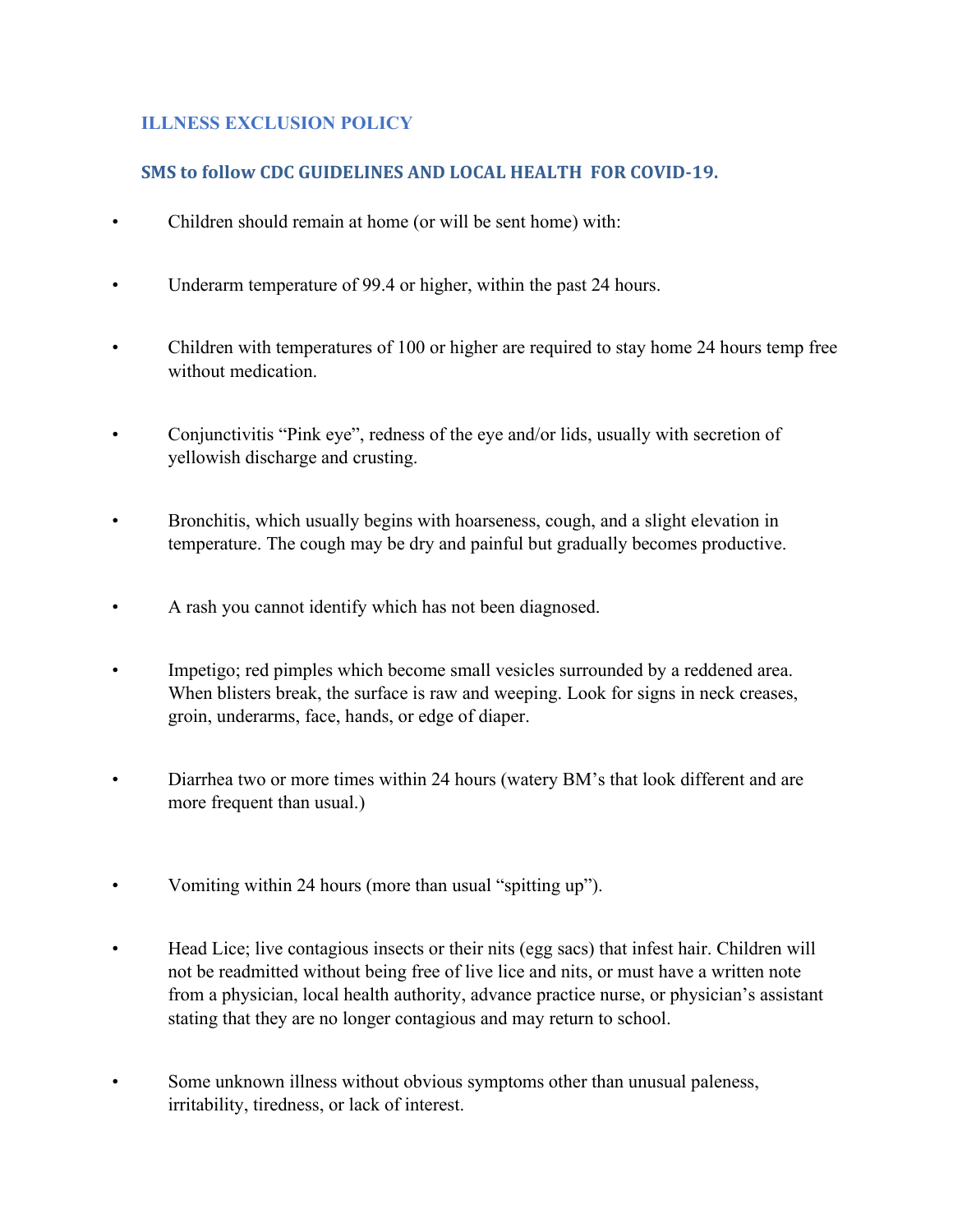- Any contagious disease, including Measles, Chicken Pox, Mumps, Rosella, Strep Throat infection, Head Lice, until the child has been diagnosed by a physician and the established Center readmission criteria for individual illnesses has been met.
- Children may be brought into the Center if they have a mild cold or allergy, an allergic rash, diaper rash, prickly heat, a loose bowel movement, dietary or medication diarrhea, and can cope successfully with the program. Staff should be alerted to anything out of the ordinary.
- $\Box$  Children's exclusion and readmission to the program is subject to review by their receiving classroom staff and / or a Director.
- If your child has a chronic illness or disability, please discuss a plan for reasonable admission/exclusion criteria with a Director.
- By helping us to observe good health standards, you will be protecting your child and the others in the Center.

# SUN MOON AND STARS WOULD LIKE TO THANK YOU FOR FOLLOWING OUR "ILLNESS EXCLUSION POLICY**."**

# **TEACHER QUALIFICATIONS**

Sun Moon and Stars is fortunate to have outstanding early childhood professionals working with your children. All employees meet the licensing requirements in order to be able to teach in a licensed facility in the State of Texas, including background checks, and FBI fingerprints. All of our lead teachers have one of the following;

Early Childhood/Child Development degrees, or a Child Development Associate (CDA) credential. Teacher Assistants have a Child Development Associate credential, are working on obtaining a CDA or have early childhood college hours.

#### **STAFFING INFORMATION**

- Sun Moon and Stars Learning Center would like for parents to know that we hire staff that have been certified with a CDA, Associates Degree or higher.
- Background checks and Fingerprinting is done before hiring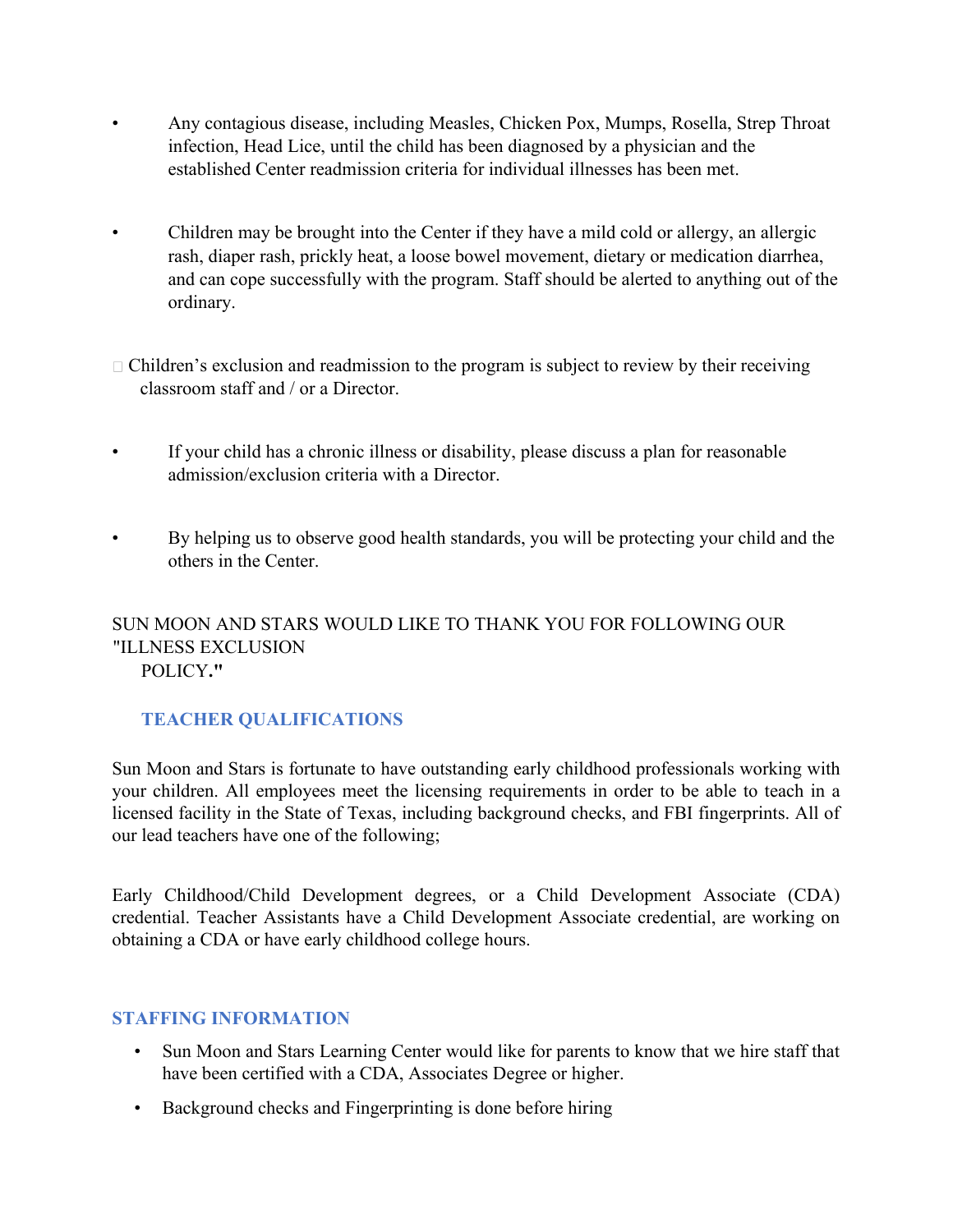- All staff are CPR/First Aid qualified for every two years and we do offer on sight training
- SIDS and SBS Trainings are done as annual trainings
- Child Abuse and Neglect trainings are done annually

 $\Box$  SMS does not require the staff to take flu and other seasonal shots.

# **OUR PROGRAMS**

Your child's safety is always at the forefront of what we do at Sun Moon and Stars. Teachers supervise by positioning themselves to see as many children as possible. Teachers who are with infants and toddlers must have children in line of sight and sound at all times. Teachers who work with older children supervise primarily by sight and for short intervals by sound if a child is independent enough to use the toilet on their own. Teachers will count children before leaving a classroom and arriving at their destination, as well as use a name to face check. This involves the teachers matching every child's face to their name on the attendance roster. Teachers will continue to count the children as they are moving them throughout the facility. All teachers receive annual supervision training for classroom and playground environments.

#### **OUR PROGRAMS**

#### **The Infant and Toddler Program:**

 Sun Moon and Stars recognizes that the first two years of life are an extraordinary time that sets the stage for all the years that follow. During these years children need to acquire a pervasive sense of the essential trustworthiness of oneself and others. It is the sense of safety and security that comes from responsive, predictable care from familiar people to whom one is attached. Without this sense, the world is far too scary a place to cope with and learn about.

Each child also needs to develop a sense of autonomy, the sense of being a separate, independent self that comes from being treated as an important individual and being allowed increasing opportunities for independence.

The child's first two years are critical for the development of the brain and language development. During this period, the child's life experience plays a fundamental role in the "hard-wiring" of the brain, laying the foundation for all intellectual and emotional development to follow. From birth, babies are marvelous learners, immediately investigating the sights, sounds, and feel of the world. Long before walking and talking, they are exploring their own bodily powers and what the world has to offer. They need a safe world rich with opportunities to actively explore and enjoy: to see, hear, feel, touch and move. They need a world filled with responsive interactions and language: many "conversations" with others, books (for even the youngest babies), songs, and a great deal of listening and responding to their vocalizations and words. The program includes: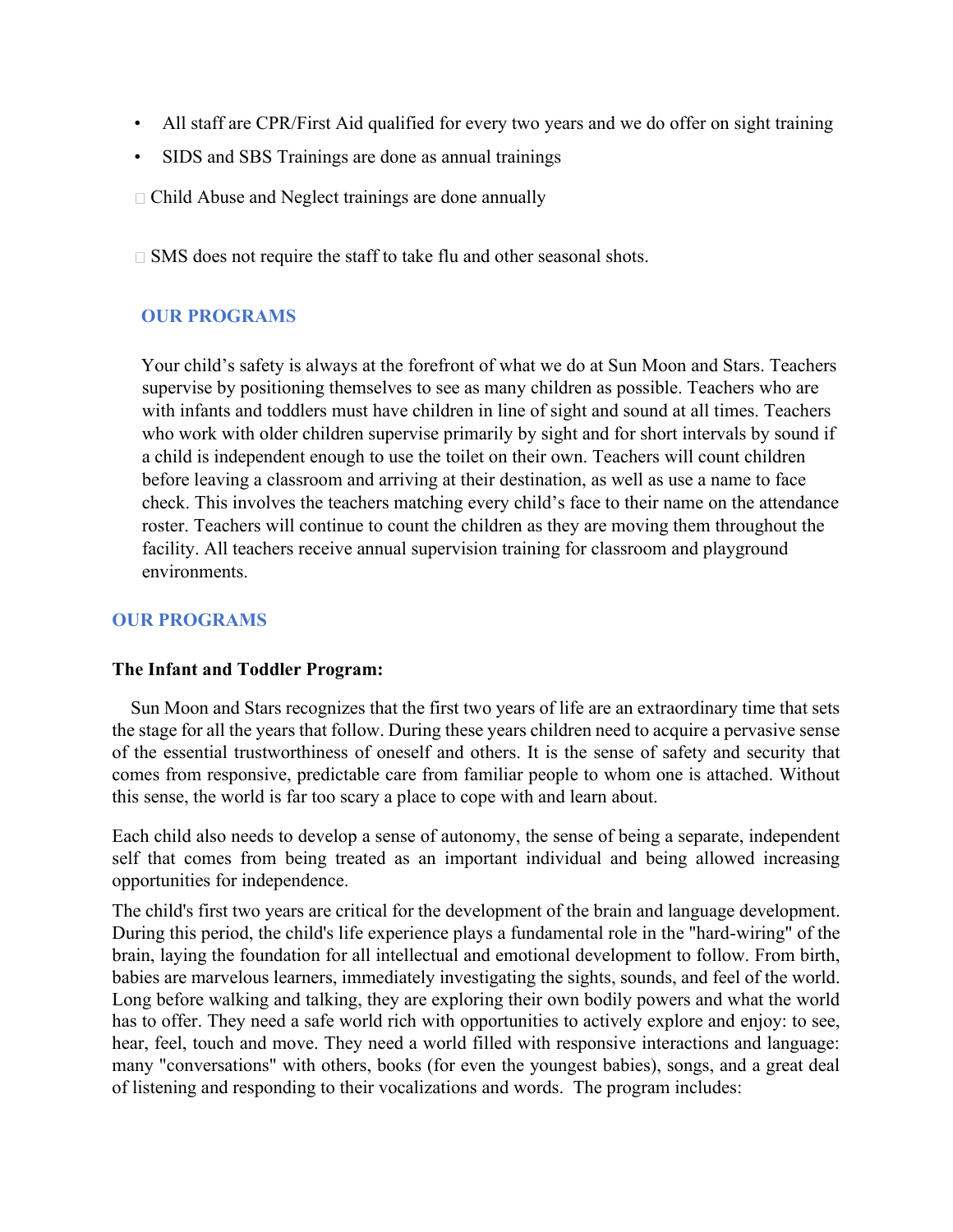#### **Infant Rooms (Sunshine/ Moondrops):**

The first year of life is a critical time for development. It is responsive, language-rich attention that follows the child's lead that is essential to optimize development. At Sun Moon and Stars Learning Center, teachers and parents work together to ensure responsive care giving for each child. The program provides:

- **Personal Care and Routine Plans:** Parents and the primary caregiver establish a personal care plan that is continually updated to ensure that care routines are personalized "prime times" that fit the child and family.
- **Caregiver to Infant time:** To develop a deep bonding between the child and their caregiver to foster a beneficial, trusting attachment. Very young babies spend time each day "heart to heart" with their primary caregiver. Every sound and movement of the baby is met with a warm response: a word, a smile, a touch that signals, "You are special."
- Parents Prime Time: Teachers understand that the parent-child relationship is primary and parents are encouraged to call anytime with ideas, questions, or concerns.
- **Staff coordination:** Teachers in the home base systematically observe and share observations to ensure that each baby's cues, needs, and strengths are recognized and understood and that care is responsive.
- **Read:** Long before they understand the words and pictures, infants benefit from the joy of sharing a book in the arms of a caring adult. Reading begins with young babies and gains momentum as the child matures. On laps, on the floor, and as they drift off to sleep, infants and toddlers experience the magic and wonder of books.
- **Music**: Children have an affinity for music from birth. They need to be involved in music, not just listen to it. Music can encourage memory, imagination and language.
- **Safe and Natural:** Your child will grow in a place surrounded by natural materials and fibers. We minimize the use of plastic in our environment. We use wood, cotton, jute, paper for the healthy development of children. **Safety comes first at SMS, and the safest place for your baby to nap is a crib.** SMS does not allow blankets (big/small), pacifiers, or musical toys and swaddling is not allowed per licensing requirement. So we really would like you to prepare your baby before she starts at SMS to make the transition easier.
- **Homely environment:** The indoor/outdoor setting is calm and homelike. The decor is designed to stimulate and not to over stimulate the infants and toddlers. The windows are opened every morning to let the fresh air in the building. The outdoor environment is all natural with lots of trees, plants, climbers and visitors (birds, squirrels, butterflies).

• Schedules**:** Teachers follow the schedule of the classroom based upon the individual child's needs.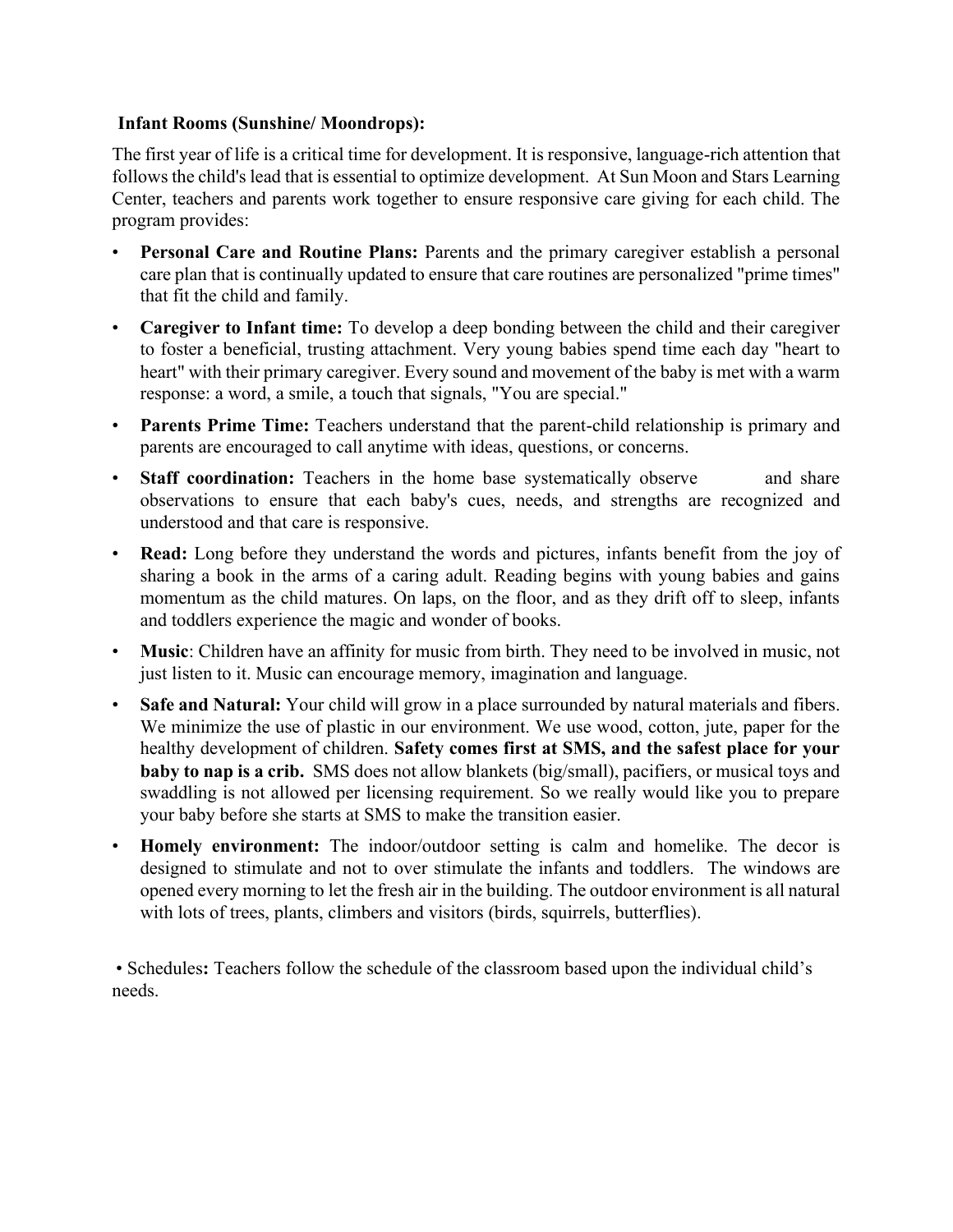#### MY PLACE TO GROW

• The curriculum at Sun Moon and Stars provides infants and toddlers with a rich learning environment with age appropriate learning centers planned and organized to maximize:

# • **Gross and Fine Motor Experiences:**

For younger babies: reaching, grasping, kicking, holding, pulling and standing, creeping and crawling in, out, over, under. For toddlers: gripping, throwing, manipulating, walking, climbing, pushing, pulling, etc.

# • **Sensory Experiences:**

Explorations of texture, color, patterns, size and shape, smell, taste, weight.

- **Cognitive Experiences:**  Object permanence, spatial relationships, classifying, collecting and dumping, cause and effect experiences, problem-solving.
- **Language and Music:**  Adult-child conversations, reading and language play, explorations in music, rhyming, and sound explorations.
- **Social Development/ Personal Expression**:

Art, movement, imitation and beginning dramatic play, doll and stuffed animal play.

#### **Car Seat Policy:**

- **Sun Moon and Stars will no longer allow parents to bring car seats into the center to be stored.**
- This is for safety reasons. We have no available storage space for car seats. It is very hazardous to leave them in the hall area or on the floor
- Parents we are asking that you do not place your infants into car seats and leave them unattended on benches, chairs etc. this is for safety reasons for your child.

# **Clothing & Supplies:**

- The parent must supply disposable diapers, wipes and diaper rash cream ➢ **Cloth diapers are not acceptable at the Center.**
- **Pre made bottles to be provided each day from home. Extra formula and bottles may also be provided (in the original container) by the Parent just in case your baby is extra hungry. Parents must bring enough bottles with the proper amount of formula for feeding.**
- Label all items with your child's first name and the first letter of the last name.  $\triangleright$  This includes clothes, diaper bags, diapers, pacifiers, etc.
- Closed toe shoes must be provided for mobile infants/toddlers to go outside and play.
- Do not bring valuable or sentimental items to the classroom.
- Several changes of clothes (including a cap) must be provided for when the Children's clothes become soiled and/or the weather changes.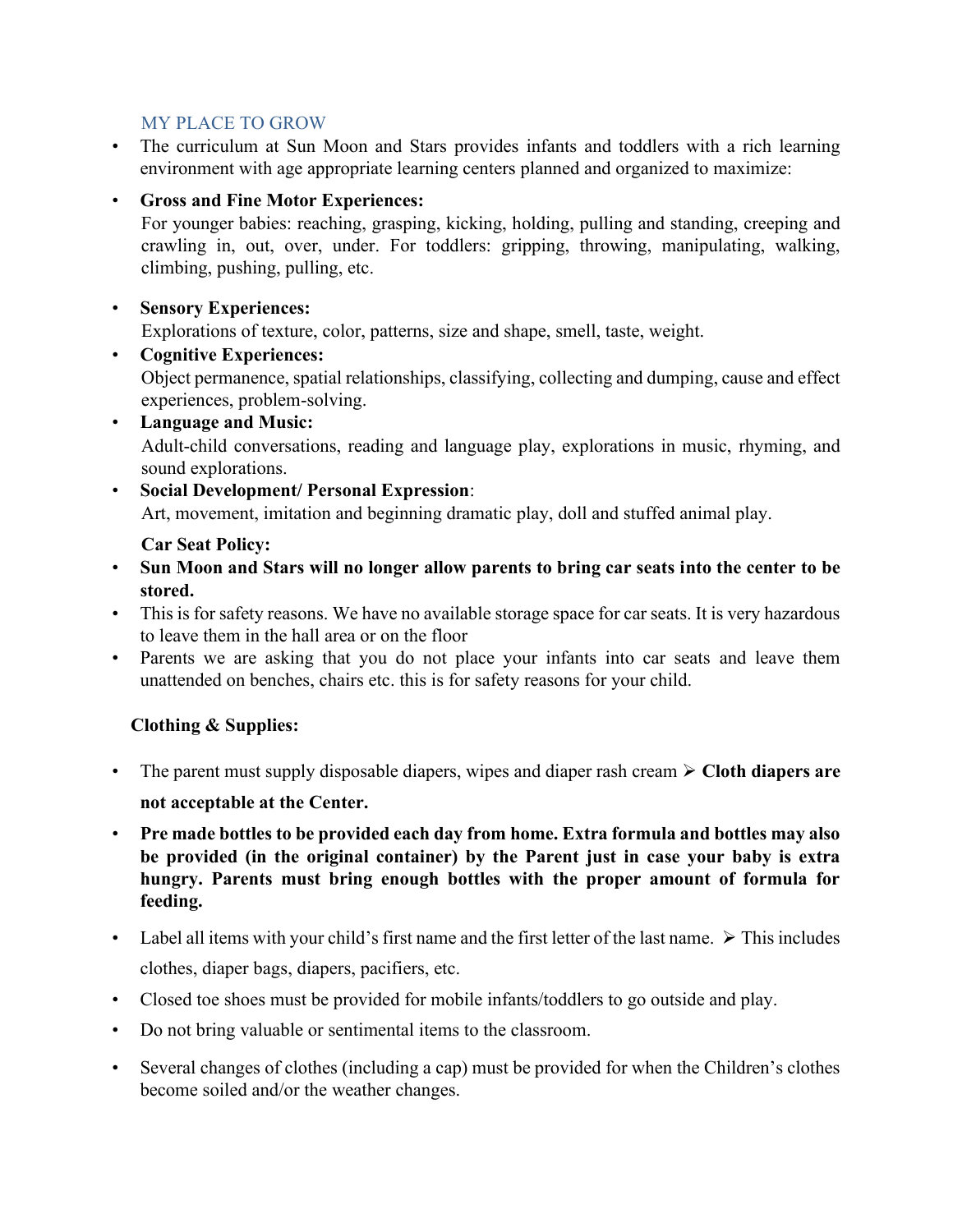• In order to maintain a healthy environment for the staff and children, soiled clothes will not be cleaned at the Center.

# **INFANT PROGRAM GUIDELINES**

**Infant Care**: Please try to bring your baby already fed for the a.m. to the center. This will help with happy transition in the morning. The caregiver will need at least 30 minutes before she can feed breakfast or give a bottle to your little one.

Until a child is twelve months old and able to eat table food, the parent must bring in food and formula (pre made bottles), and review and update the feeding instructions with the classroom teacher every thirty days.

- Young infants starting a new food for the first time must try the  $\triangleright$  food at home for at least three days before we can introduce that  $\triangleright$  food at the Center.
- Any extra Formula is to be supplied by the parents in the original container and labeled with the child's first name and the first letter of the last name. All parts of the bottle need to be labeled including caps.
- Breast-milk should be labeled in the same manner with the date the
- Milk was expressed and the number of ounces must appear on the container as well.
- Infants must never walk around with or sleep in their crib with a bottle.
- All infants not yet able to turn over on their own must be placed in a
- face-up sleeping position, unless the child's parent presents written  $\triangleright$  documentation from a health-care professional stating that  $a \triangleright$  different sleeping position is allowed or will not harm the infant.
- Any parent using the diaper changing tables at SMS must follow  $\triangleright$  the state licensing procedures for proper sanitization.
- Infant's fingernails and toenails need to be trimmed at all times.
- The Center provides a daily written report to the child's parent  $\triangleright$  when the child is picked up from the classroom.
- Mobile infants have daily opportunities for outdoor play as weather  $\triangleright$  permits. Please label all items with your child's name in permanent ink!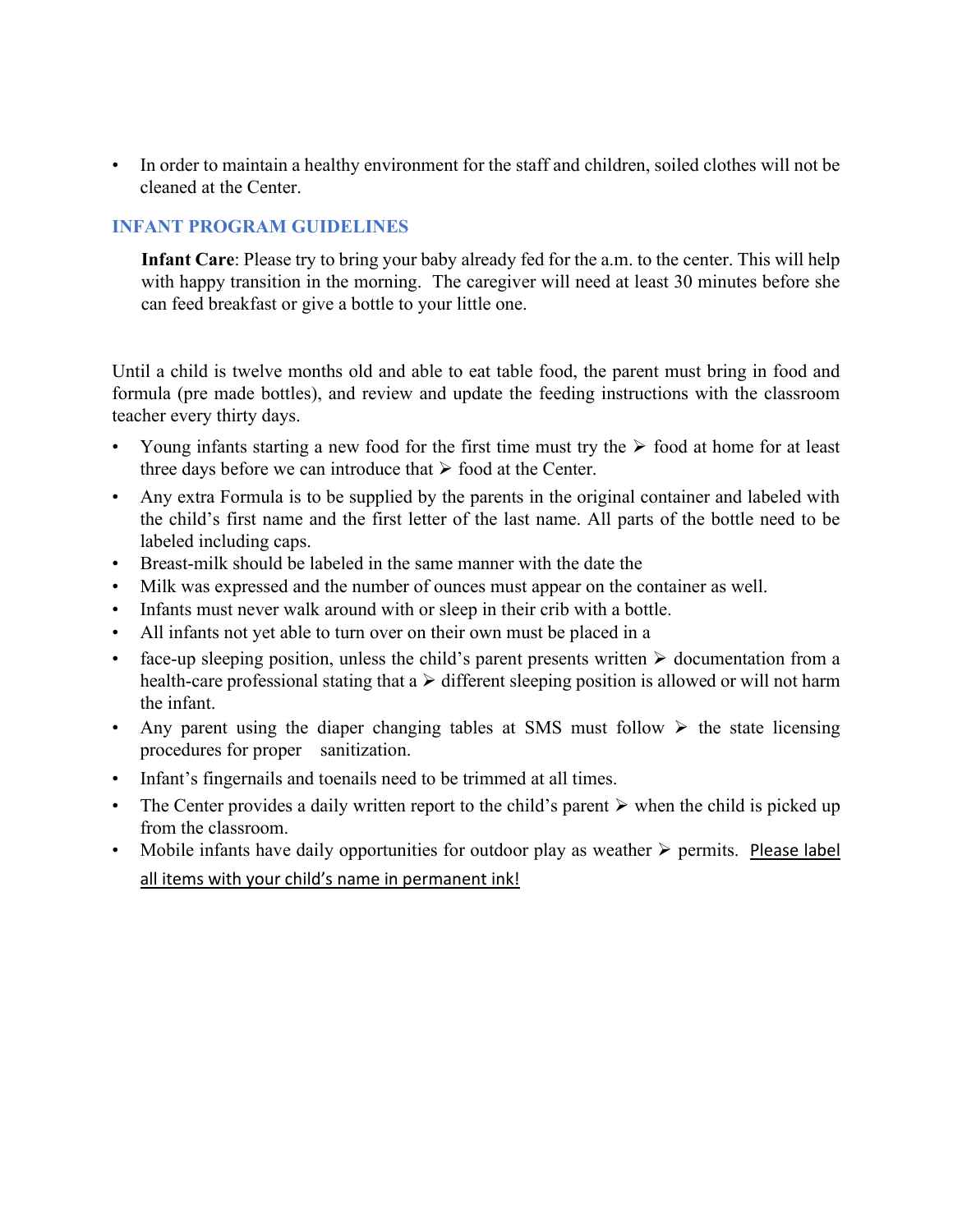# **Information for Parents on Preparing and Serving Bottles and Baby Food in the Infant Center**

#### **Formula Bottles**

- All formula bottles need to be pre made from home and stored in the fridge until used. If you would like to provide school extra formula just in case your baby needs extra, you may in a sealed original container of formula.
- Formula must be discarded 60 minutes after being offered to a child.
- Formula should not be re-warmed.
- Formula can be stored in the refrigerator for a maximum of 24 hours. After 24 hours, the formula must be discarded. All unused bottles must be sent home at the end of the day.

#### **Breast Milk**

#### **\*Parents are required to provide a daily supply of milk.**

- Breast milk must always be heated in water that is no more than 120°, for no more than 5 minutes.
- Breast milk (liquid) needs to be labeled with the child's full name and the expressed date. Parents will be notified by phone if the child is low on milk or food.
- Parents are responsible for monitoring and restocking milk and food for your infant (not the teachers).
- Parents please be aware that we will call parents to let them know that any extra bottle or food was given if the child is hungry.
- Previously frozen breast milk can be stored for only 24 hours after defrosting.
- Leftover breast milk is good for up to 24 hour after the first use. Leftover breast milk must be labeled with the time and date that it was first offered; the nipple must be replaced with a clean cap/nipple and the bottle stored in the refrigerator.
- Breast milk needs to be gently mixed and not shaken.
- Always check the temperature of the formula/breast milk before serving.
- Children under 7 months must be held while taking a bottle.
- Bottles must not be propped. If the child cannot hold the bottle, the caregiver needs to hold the bottle for the child.
- Bottle feedings cannot contain solid foods unless they are recommended by the child's health care provider for medical reasons.
- Bottles must always be capped if not in use.
- Bottles must be labeled with the child's full name and the date it was mixed or expressed.  $\triangleright$ We do not offer storage in freezer for frozen breast milk or frozen food.

#### **Baby Food**

• Unless a child will eat a whole jar of baby food, the food must be put in a bowl.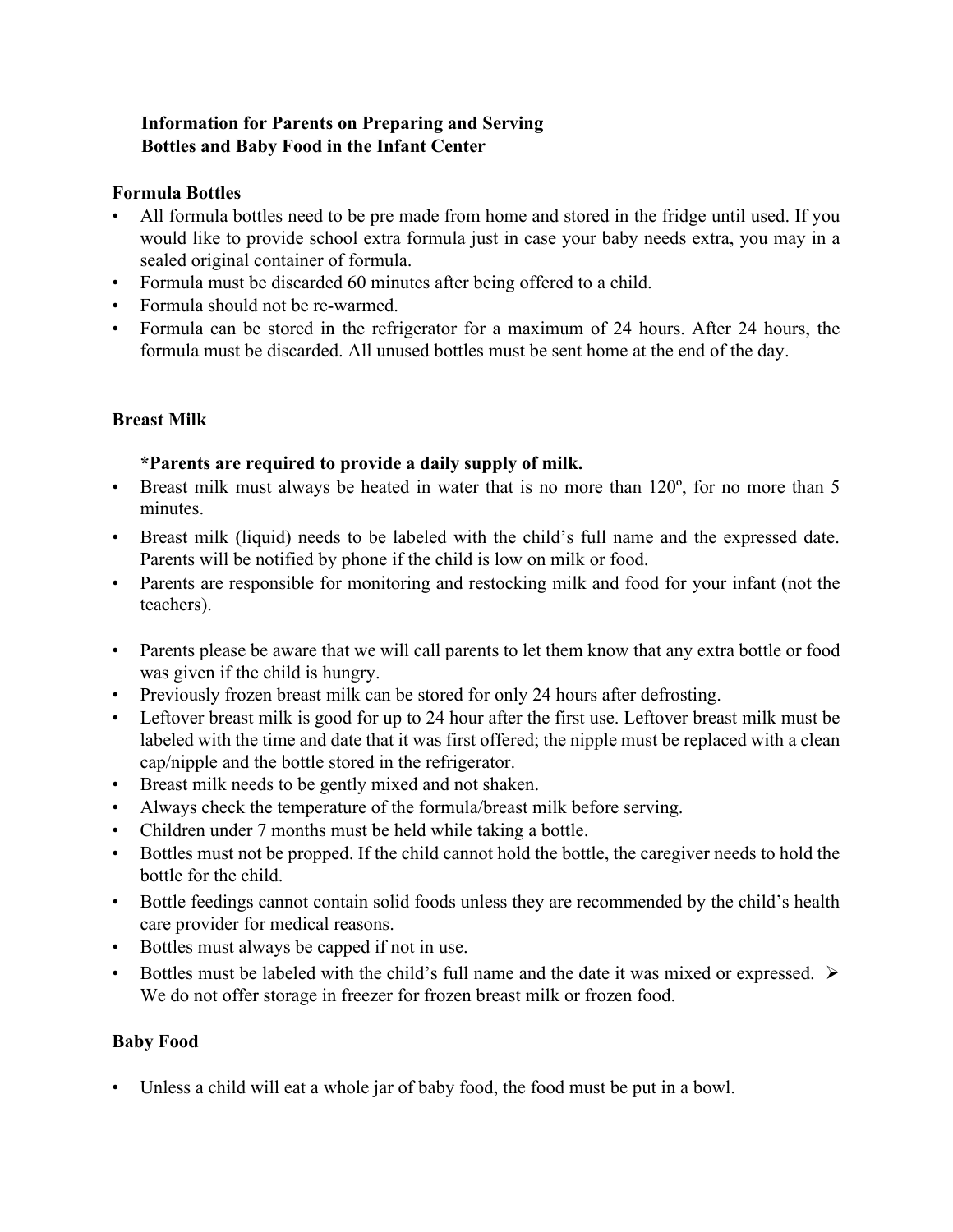- Baby food that has been contaminated with a child's saliva must be thrown out.  $\triangleright$  Baby food can be stored for 24 hours after being opened.
- No infant foods can be warmed in the microwave.
- Homemade infant food needs to be brought to school in individual servings that can be warmed in water at no more than 120º. Please chop the fruits, vegetables or any other food to small size to avoid any choking.
- Teachers do not offer cow's milk to children less than 12 months of age and only serve whole milk to children who are between the ages of 12 months to 24 months.

#### **Important Infant Center Guidelines**

- Please enter the room quietly and slowly. Some of the children may be sleeping or playing behind the door.
- When entering the Infant Center, please take off shoes. This helps to keep floors clean for your child.
- Please close the classroom door behind you. This is a very important safety issue. Infants are quick and eager to explore different areas.
- Please wash your hands when you enter the Infant Center.
- Siblings must also wash their hands when entering the room. In the infant's room, siblings must not touch any of the infant toys.
- Older siblings must always *use walking feet*. Running and jumping are natural for 2 to 5 year old children, but very dangerous in an environment where several infants do not move, moving very fast can cause someone to trip and fall easily.

Personal toys are best left at home. If they must come to school they need to be stored in your child's cubby.

- Teachers/Parents please do not sit on the shelves or tables. We as adults are important role models for children, if they see adults sitting on the furniture the children get the idea that this is an appropriate behavior.
- In the Infant Center the children must always be seated when they are eating or drinking. This is a safety precaution we take to prevent choking.
- If you have any questions or comments, the staff of the Infant Center will gladly discuss them with you. We have your family's best interest at heart and hope to serve you in all areas.

# **Toddler Program for the following classes: (Moondrops 12months to 2yr, Twinkle Stars-2yr olds**

• The more comfortable a child feels with the world, the more likely she will explore, discover, master, and learn. Our toddlers are provided with the opportunity to explore and make choices. Children gain self-esteem and confidence as they express increasing independence and develop their communication skills (both verbal and non-verbal). Teacher helps each child deal with the stress of separation using the child's first language (with parents help and support) and a tone and style compatible with the family. One of the most essential services of the teacher for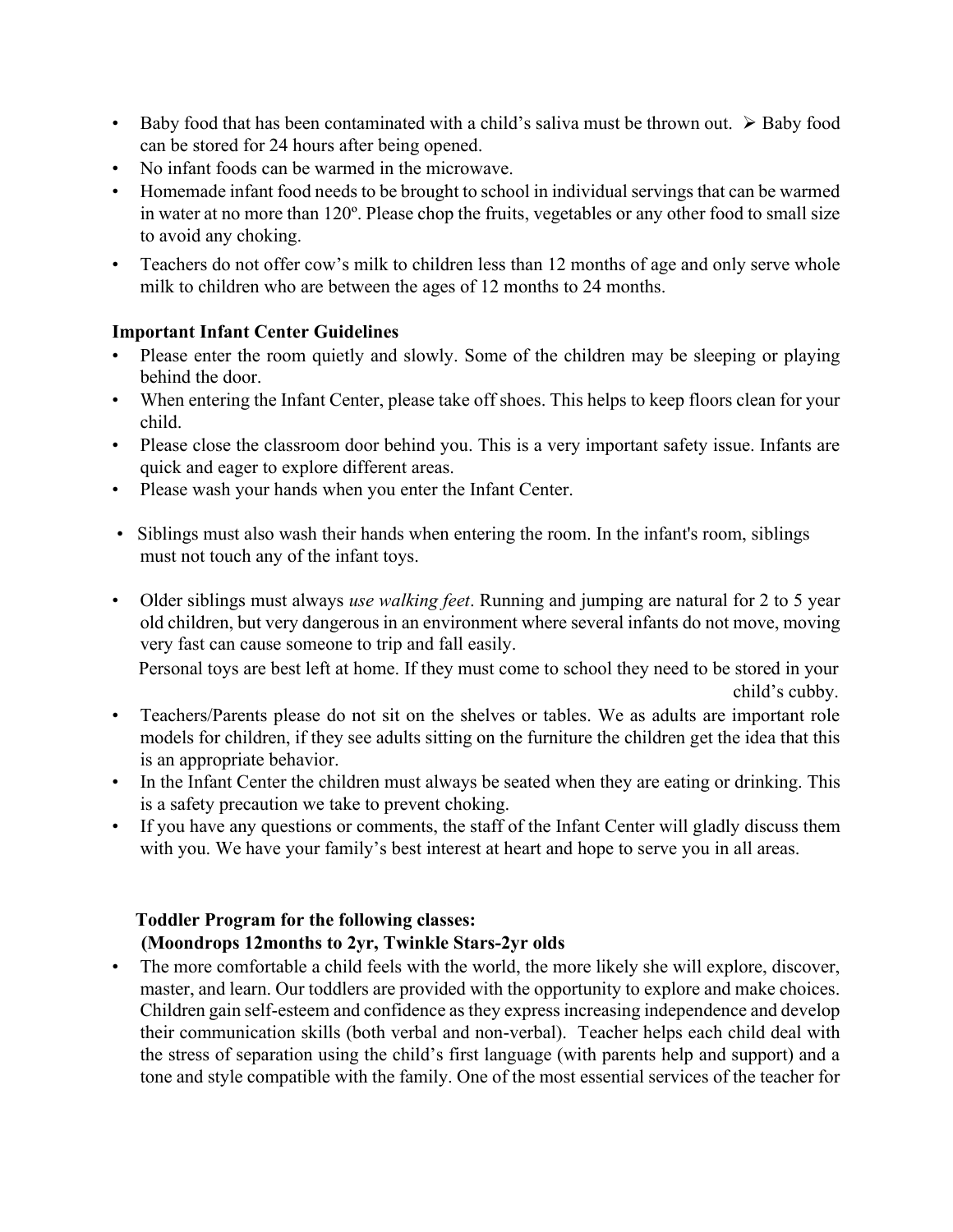this age group (high energy level combined with high curiosity) is to ensure their safety and wellbeing.

This age group's energy and curiosity to learn and explore and master skills needs increased independence and opportunity to grow through socialization in an age appropriate curriculum.

- We encourage our toddlers:
- Our toddlers to feed themselves (finger or spoon).  $\triangleright$  Transition from sipper cup to a regular cup.
- Wash their hands with teacher's assistance.
- Learn small jobs like picking up their own blankets and giving them to the teacher after nap.
- Putting the toys away before going outside to the playground with teacher's assistance.
- Sleep on a cot/mat
- Build expressive vocabulary of 200+ words
- Develop fine motor skills
- Manipulate and gain an understanding of books
- Explore the environment in a positive way
- Engage in sensory activities
- Become independent in toileting
- Refine gross motor skills- balance/coordination
- Express independence/autonomy
- Enter beginning stages of cooperative play
- Practice socialization skills

Gain an understanding of basic scientific/mathematic concepts, cause/

- affect, opposites, colors, shapes
- Label emotions and partake in conflict resolution
- Parents we want you to know that children will get messy! In order to maximize children's potential in developing the above-mentioned skills, they need to engage in hands-on activities that utilize their senses. All of the developmental changes that occur during the toddler year; increased language, budding independence, and beginning awareness of peers must be considered when developing a program. Sometimes even the most carefully planned days need to be adjusted to meet an individual child's reactions and needs. Toddlers find consistent routines to be comforting and change in established routines to be unsettling. Morning goodbye routines are especially important for toddlers. Our teachers want to work closely with every parent to minimize toddler frustrations and optimize learning.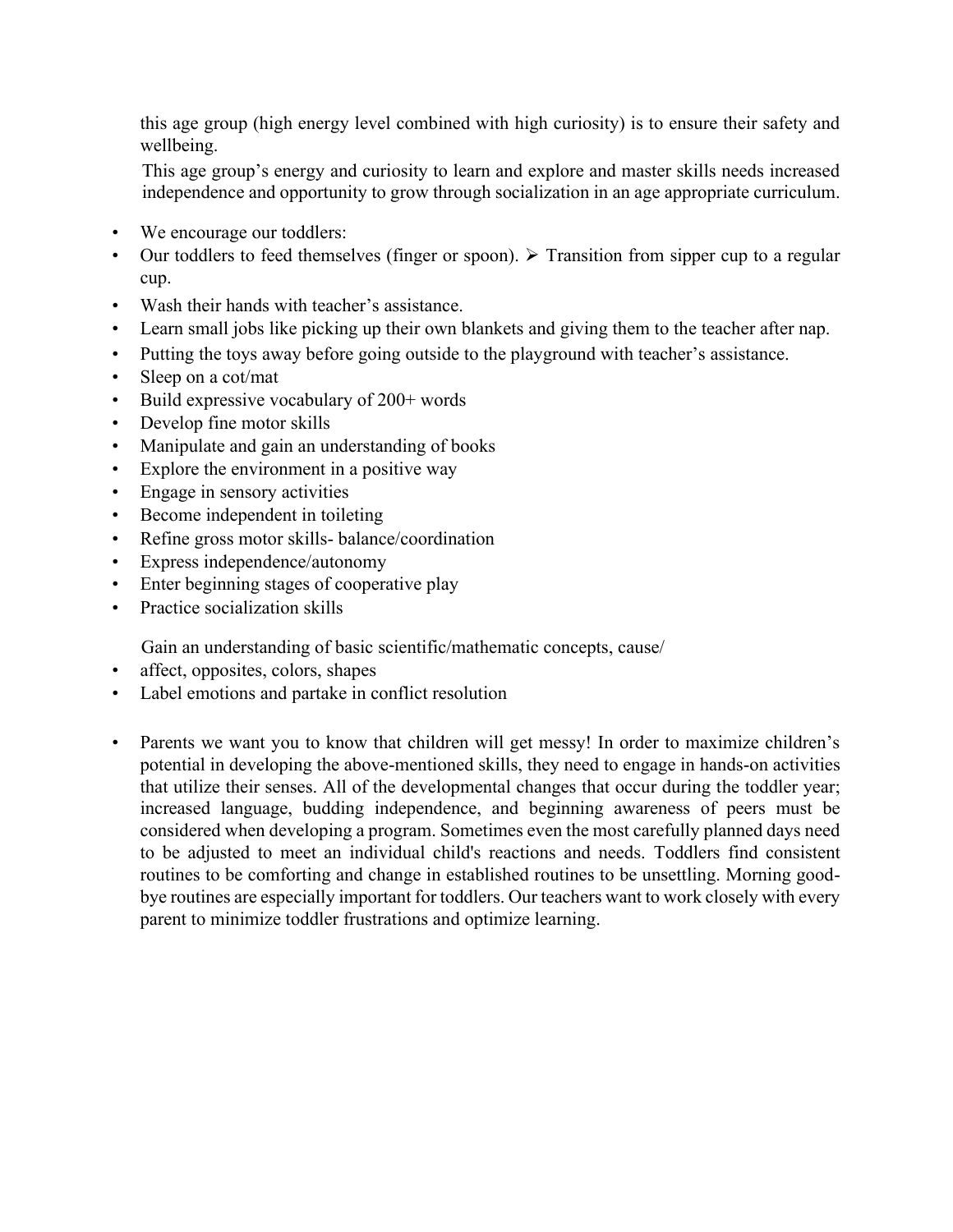#### **A WORD TO PARENT'S ABOUT TOILET TRAINING**

#### **Do:**

- Make the process a pleasant experience
- Talk to children throughout the process
- Become comfortable using the vocabulary associated with
- Toileting
- Communicate with teachers
- Exhibit patience with children

#### **Galaxies (3yrs to 4 yrs old) and Moon Explorers (4 & 5 yr. olds)**

As children learn and grow their thinking capacities expand and become more flexible. The teacher supports and guides this process by responding to child's interest with new learning opportunities and to answer their questions with information and enthusiasm. We also help children discover ways to solve problems that arise in daily activities. Sun Moon and Stars Learning Center also encourages active learning, rather than emphasizing that children learn passively to adults. All children are imaginative and have creative potential. They need opportunities and tools to develop and express these capacities. The way each activity center is set, helps children develop social skills that help them work and play cooperatively and productively with other children and adults.

 As the children approach pre-kindergarten, they are able to work for longer periods of time and have mastered many of the necessary social skills for group learning and play. As children learn and grow their thinking capacities expand and become more flexible. The teacher supports and guides this process by responding to the child's interest with new learning opportunities and to answer their questions, with information and enthusiasm .We also help children discover ways to solve problems that arise in daily activities.

#### **PLAYGROUNG INFORMATION**

Children are allowed outside twice everyday (45 min. in the morning and 45 min. in the afternoon) depending on the weather.

Parents you are responsible for making sure that when you enter/leave the playground area you are replacing the carabineer on to the gate lock to secure the lock. This provides safety for the children from leaving the playground area. Playground schedules are posted in each classroom.

Sunshine group will go outside depending on the infant's schedule. Sunshine and Moondrops will use shaded playgrounds. Parents are required to provide bug spray and sunscreen for outdoor use.

On "ozone action days" outdoor play time will be limited. Children should dress in play clothes, tennis shoes, and have a jacket or coat (winter season) available.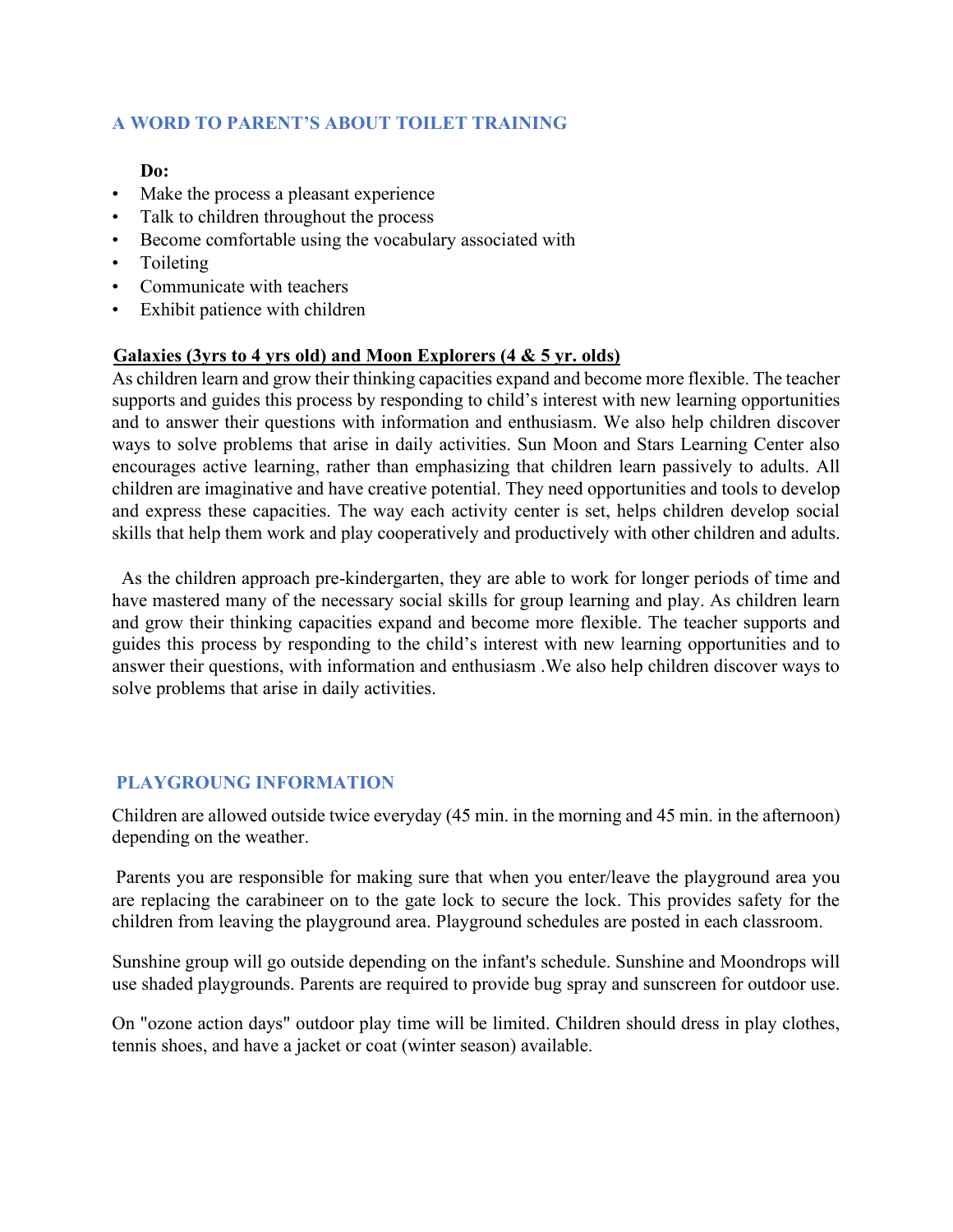#### **Infusing Physical Activity everyday**

SMS emphasize plenty of physical activities during a typical day which includes outdoor and indoor self-directed as well as adult -led activities. The outdoor vigorous physical activities like running, jumping, hopping, dancing, nature walks etc. provides healthy exercise for their lungs, heart and muscles and at the same time facilitates the development of their body movement skills. SMS also provide Yoga classes and more indoor fun activities includes music and movements, stretching and other adult – led fun physical activities. SMS plan to have at least  $60 - 90$  minutes of vigorous physical activities per day for the two plus age groups.

In case of bad weather days, we plan different indoor activities includes marching, jump, creep, tiptoe, yoga, stretching, music & movements, and other self-directed physical activities etc. to enable children to engage in vigorous physical activities and to maintain children's interest.